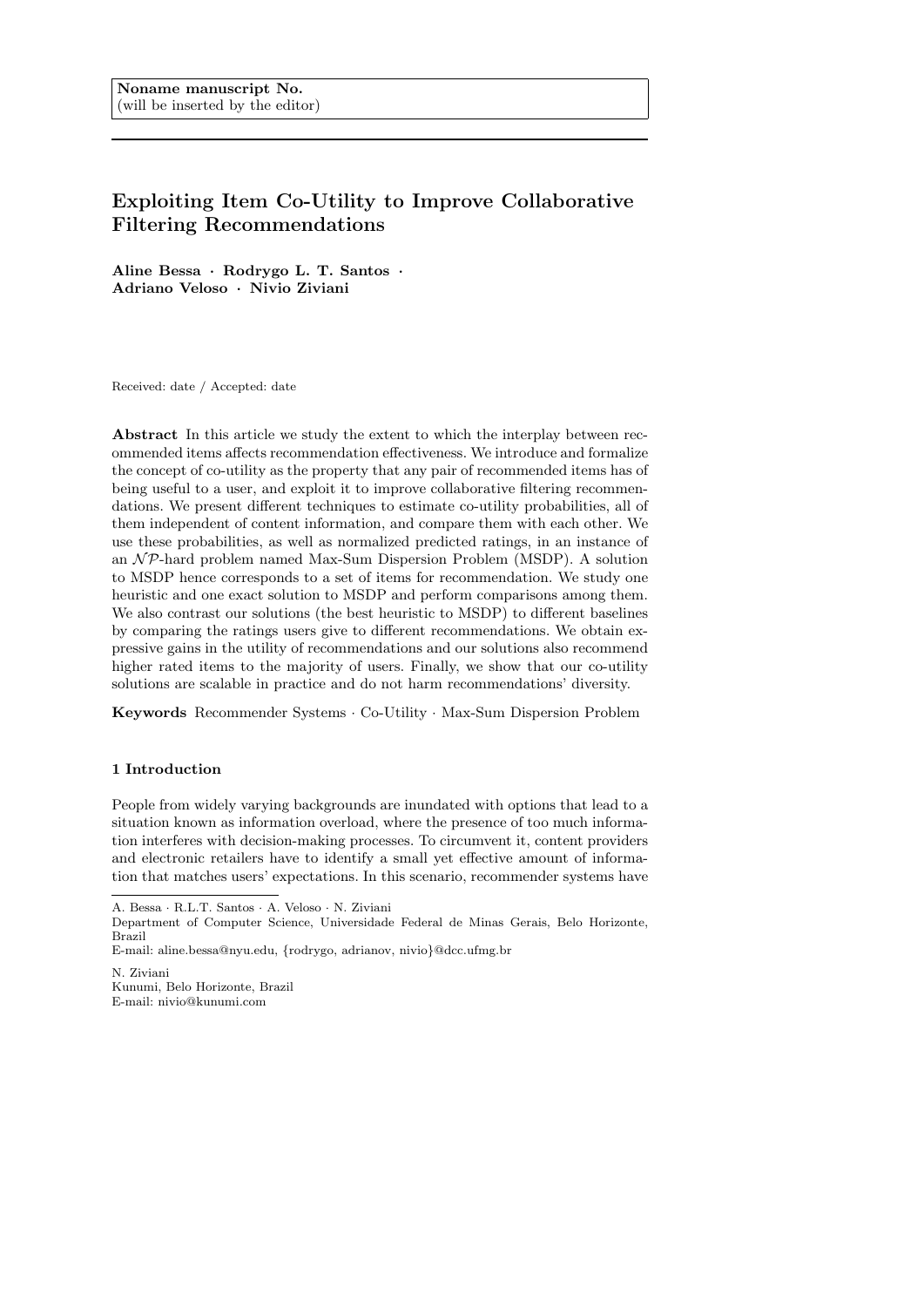become tools of paramount importance, providing personalized recommendations that intend to suit user needs in a satisfactory way.

The dominant type of recommender systems is known as collaborative filtering. It makes predictions about the interests of a user by gathering taste information from many other users, and works as follows: (i) prediction step—keeps track of users' known preferences and processes them to predict items that may be interesting to other users; (ii) recommendation step—selects predicted items, optionally ranks them, and recommends them to users (?). In the prediction step, scores are independently assigned to items by taking users' historical data into account (?). The higher the score the higher the estimated compatibility between the item and the user. It is thus intuitive that recommending the highest scored items should result in the highest accuracy. Nonetheless, accurate recommendations are not necessarily useful ones, because other dimensions or properties associated with the recommended items may affect recommendation effectiveness. Examples of dimensions or properties that are typically taken into account during the recommendation step include diversity or competition (??).

In this article we focus on the co-utility property, which is the property that any pair of items has of being useful to a user—two items are co-useful with respect to a user if she considers both of them useful. The motivation behind using this property comes from the Theory of Choice, which indicates that preference among items depends not only on the items' specific features, but also on the presented alternatives (?). In our case, the selection of an item is based not only on its independently predicted rating, but also on how likely it is to be co-useful with other selected items. More specifically, for each pair of items we compute their probabilities of being co-useful and use this information in methods designed to generate recommendations. Some of the contributions of this work include: (i) a definition of co-utility and methods to estimate co-utility probabilities; (ii) an objective function that combines predicted values and co-utility probabilities, its reduction to a popular Facility Location Analysis problem (?), and algorithms to tackle it; (iii) a comparison between the usefulness of our method and different baselines; and (iv) an analysis of the scalability, diversity and optimality of recommendations produced by our method.

In the remainder of this article, Section [2](#page-1-0) positions this work in the related literature. Section [3](#page-4-0) introduces our approach to estimate co-utility probabilities, whereas Section [4](#page-7-0) presents algorithms to tackle the optimization problem involved in exploiting co-utility. Sections [5](#page-8-0) and [6](#page-11-0) discuss the setup and results of the empirical evaluation of our approach. Lastly, Section [7](#page-19-0) concludes this article.

#### <span id="page-1-0"></span>2 Background and Related Work

Collaborative filtering is traditionally concerned with predicting the feedback a user would give to an item. Several predictors have been studied for collaborative filtering, which can be broadly grouped into two classes: memory-based and modelbased (?). Memory-based predictors operate over the entire database to compute similarities between users or items, usually by applying distance metrics such as the cosine distance, and then they produce predictions. In contrast, model-based predictors use the database to learn models, and then use the learned models for predictions. Instead of producing a numeric prediction for a given user-item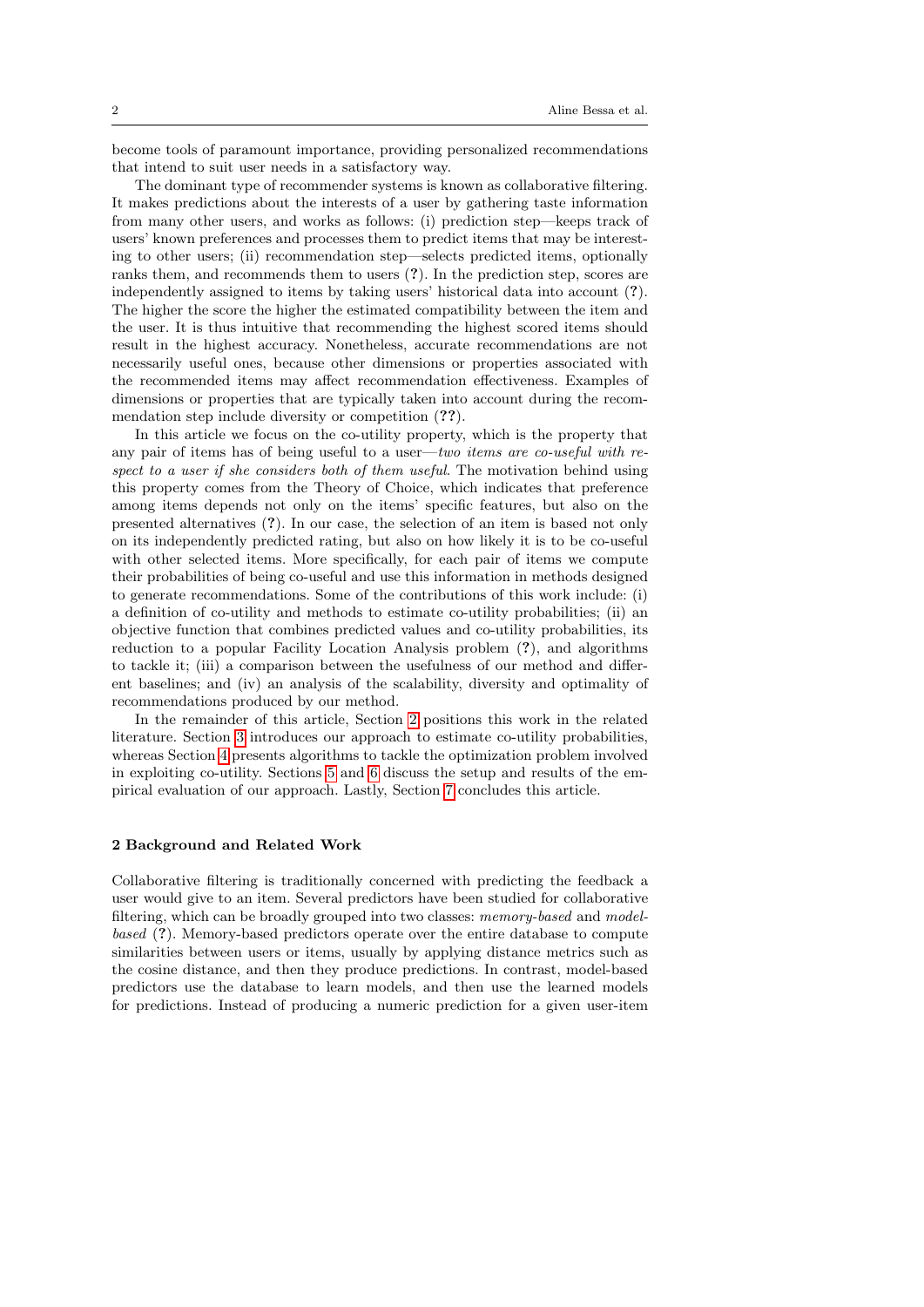pair, collaborative filtering can be tackled as a ranking task, often referred to as Top-n recommendation  $(?)$ , in which the goal is to produce a list of items to be recommended for a given user.

#### 2.1 Dependency-agnostic Recommendation

Traditionally, the items included in a recommendation list are selected independently from one another, e.g., based upon their individually estimated recommendation scores. When explicit feedback is available, the state-of-the-art dependencyagnostic approaches for Top-n recommendation are NNCosNgbr (Non-normalized Cosine Neighborhood) and PureSVD (Pure Singular Value Decomposition) (?). The NNCosNgbr algorithm is memory-based and works upon the concept of neighborhood, computing predictions according to the feedback given to similar items or users—in this article, we focus on similar items. The algorithm computes similarities between items with the adjusted cosine similarity, and also takes biases into consideration, which are related to how users rate items. Item biases include the fact that certain items tend to receive better feedback than others. Similarly, user biases include the tendency that certain users have of giving better feedback than others. In contrast, the PureSVD algorithm is model-based and works on latent factors, i.e., users and items are modeled as vectors in the same space (?). PureSVD factorizes a matrix filled up with numerical feedback given by users to items, and then predicts the score of user  $u$  for item  $i$  via the inner-product between their corresponding vectors.

In this article, competitive dependency-agnostic Top-n recommenders are important for two reasons. First, the optimization problem we tackle uses individual item scores that correspond to the predictions generated by such recommenders. Second, our approach extends Top- $n$  recommendations by addressing dependencies among items—i.e. by employing dependency-aware algorithms—and thus we use the studied predictors for Top-n recommendations as baselines.

#### <span id="page-2-0"></span>2.2 Dependency-aware Recommendation

Attempts to abandon the assumption that items are independent date back from Information Retrieval studies in the 1980s. By that time, researchers started questioning the Probability Ranking Principle (PRP), according to which documents should be retrieved in decreasing order of their predicted probabilities of relevance (?). ?, for instance, presented decision-theoretic ranking models that take document interactions into account iteratively. Later on, researchers started to focus on diversity-based re-ranking, and they also had to address relations among items to reduce inter-similarities (?). In particular, ? proposed the concept of Maximal Marginal Relevance (MMR) to diminish redundancy while maintaining query relevance. MMR is a criterion that has been widely adopted in search and recommendation contexts (????). It consists of a ranking formula that, as well as our method, takes the individual relevance of items and relations among them both into account. Given the wide scope of applications for MMR, there are different ways of implementing it, but generally, at each iteration, MMR returns the highest-valued item with respect to a tradeoff between relevance and diversity.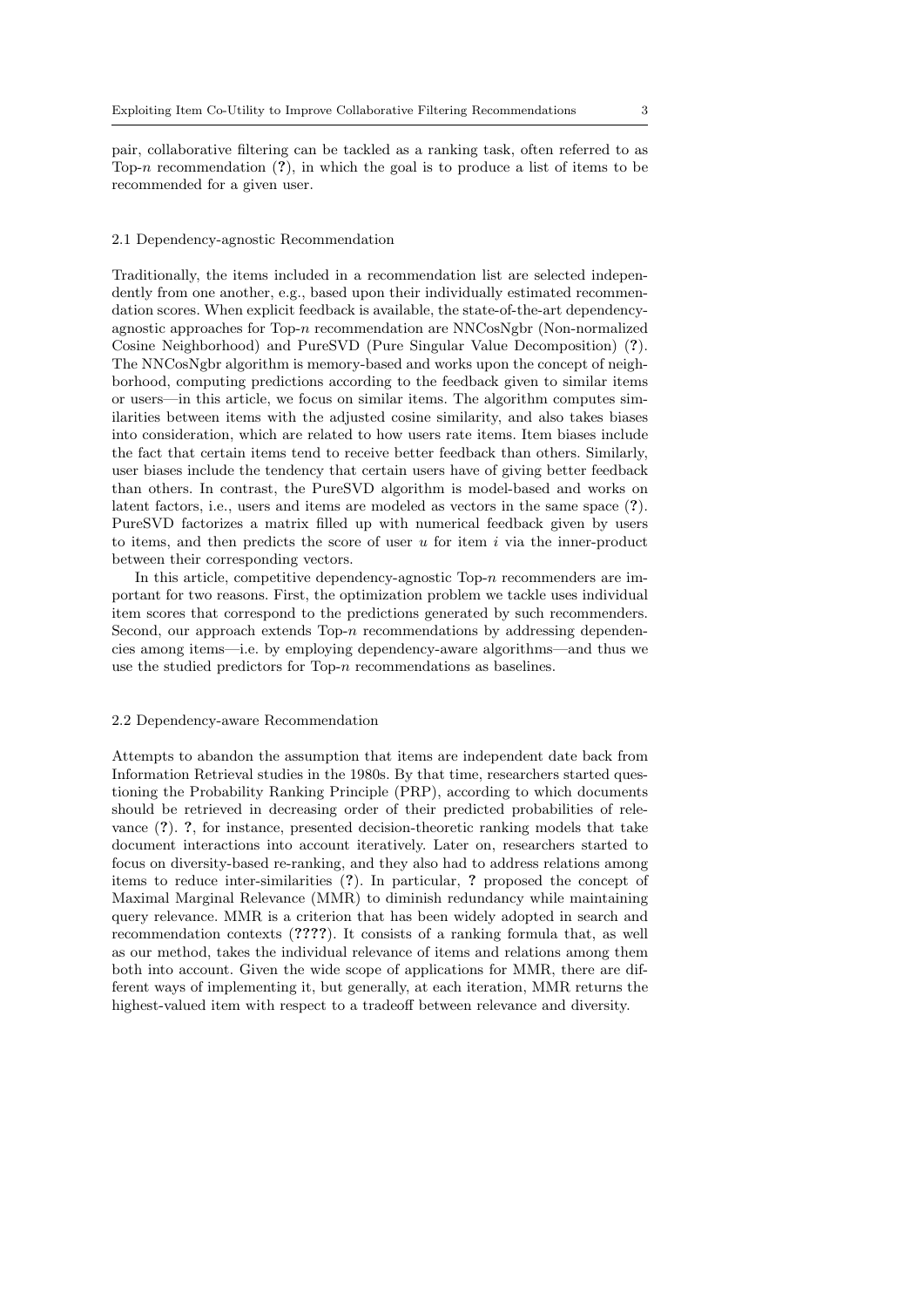In the context of recommender systems, several works exploited relations among items to improve diversity (?). ? modeled the competing goals maximizing relevance and diversity as a binary optimization problem, relaxed to a trust-region problem. ? presented a document ranking paradigm inspired by the Modern Portfolio Theory in finance (?), where both the mean relevance of predictions and their variance are taken into account. In that context, variance works as a measure of risk. Based on this mean-variance principle, they devised a document ranking algorithm, abbreviated henceforth as MVA. ? showed how Facility Location Analysis, taken from Operations Research, works as a generalization for state-of-the-art retrieval models for diversification in search. They treated the  $Top-n$  search results as facilities that should be dispersed as far as possible from each other, and implemented MMR by using Kullback-Leibler divergence as the distance metric for pairs of items.

Relations among items other than diversity have also been exploited in the search and recommendation literature. ? proposed a model according to which preference among items is influenced by the presented alternatives. The model, called Elimination By Aspects (EBA), states that a consumer chooses among options by sets of aspects, eliminating items that do not satisfy such aspects. A variation of EBA for commerce search was proposed by ?, who introduced the Random Shopper Model, where each item feature is a Markov network over the items to be ranked, and the goal is to find a weighting of the features that best reflects their importance. Relatedly, ? observed that the Click-Through Rate (CTR) of an ad is often influenced by the other ads showed alongside. They designed a continuous conditional random field for click prediction focusing on how similarities influence items' CTRs. ? also incorporated inter-item similarity during ranking to improve recall. They used a latent structured model to learn the structure of the ranked list while assigning scores to items, merging prediction and recommendation steps. ? addressed the task of recommending collections of items—music lists and mix tapes, for example. This task is different from the one we tackle, given that in their problem each recommended item is actually a collection of items (mix tapes, for instance). In spite of that, they also considered relations between items as an aspect that contributes to the overall value of a collection. In particular, they modeled the value of individual items, co-occurrence interaction effects, and order effects including placement and arrangement of items.

In this article, we adopt ? and ?'s techniques as baselines. The former is close to ours because it exploits correlations between documents, via variance, in a collaborative filtering scenario, even though its focus is on diversity. The latter relates to our work because they also use Facility Location Analysis as a framework, though also focused on diversity. Given that our method and theirs share the same theoretical framework, we think it is appropriate to compare them. We do not compare our method with that of ? because what they present is an improvement over a specific class of latent factor models, whereas our method is also suitable for memory-based approaches. As for ?, we discarded it because it requires information about item features, and therefore it is not a pure collaborative filtering method.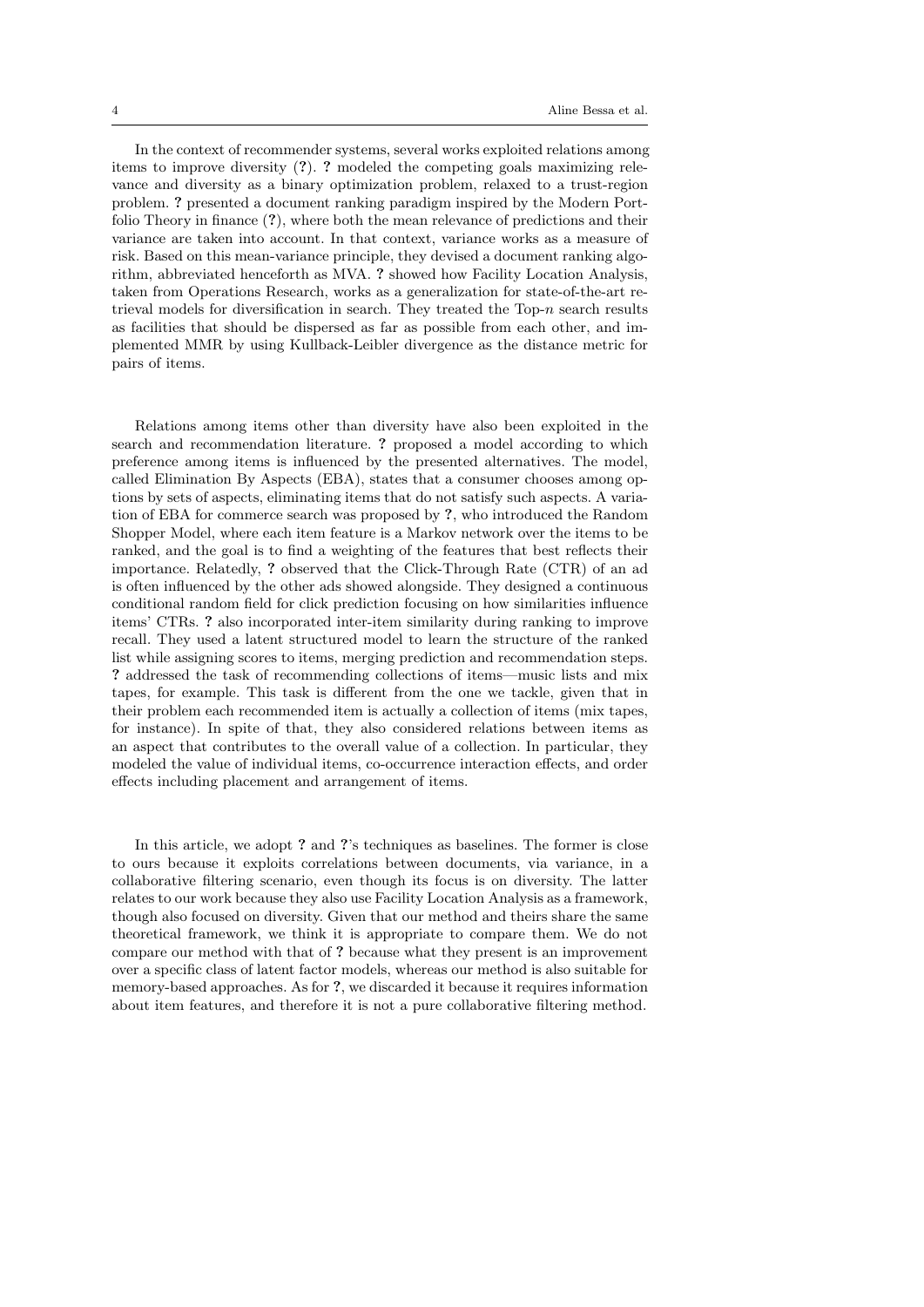# 2.3 Max-Sum Dispersion Problem (MSDP)

The exploration of relationships among items is becoming popular in the Recommender Systems literature. Some works, including ? and ?, consider the setting where they are given a set of candidate items  $I$  and a set valuation function  $f$ defined on every subset of I. For any subset  $R \subseteq I$ , the overall objective is a linear combination of  $f(R)$  and the sum of dissimilarities induced by the items in R. The goal is to find a subset R with a given cardinality constraint—e.g.  $|R| = 5$  if 5 items must be selected out of I—that maximizes the overall objective (?). Our objective, as discussed in Section [3,](#page-4-0) is similar to this. Our valuation function is the sum of predicted ratings for items in  $R$  and we combine it with the sum of co-utility probabilities induced in R.

These objectives map into a well-known Facility Location Analysis problem: the weighted version of the Max-Sum Dispersion Problem (MSDP). MSDP is a well studied problem in Operations Research (?). A common scenario is the placement of facilities in a given area in such a way that the distances between them, as well as their individual relevances, are maximized. Analytical models for MSDP assume that an area is represented by a set  $V = \{v_1, \ldots, v_k\}$  of k vertices with a metric distance between every pair of vertices. The objective is to locate  $n \leq k$ facilities such that some function of distances between facilities, combined with individual relevances, is maximized. MSDP is known to be  $\mathcal{NP}$ -hard, but it admits approximation algorithms in some cases. As we show in Section [3,](#page-4-0) approximations are not admitted in our case.

# <span id="page-4-0"></span>3 Combining Individual and Pairwise Scores

In this work, we propose to exploit two fundamental sources of evidence in order to select which items should be recommended to a user: (i) individual scores  $\phi$ , that correspond to ratings predicted by any Top- $n$  recommender, and (ii) pairwise scores  $\theta$  that quantify co-utility probabilities among items. Scores  $\phi$  and  $\theta$  are always real values, and they are combined in a bi-criteria optimization problem. In Section [3.1](#page-4-1) we present techniques to compute pairwise scores  $\theta$  and in Section [3.2](#page-6-0) we present techniques to combine individual and pairwise scores using MSDP.

#### <span id="page-4-1"></span>3.1 Pairwise Scores

In this section we address different techniques for estimating pairwise scores  $\theta$ . The pairwise score  $\theta_{ij}$  represents the probability of items i and j being co-useful to any user. If we consider  $E_{ij}$  as a random variable that represents the event "Items i and j are co-useful to  $l_{ij}$  users", and assume that  $E_{ij}$  follows a Binomial distribution, then its probability mass function is given by:

$$
f(l_{ij}; f_{ij}, \theta_{ij}) = \binom{l_{ij}}{f_{ij}} \theta_{ij}^{l_{ij}} (1 - \theta_{ij})^{f_{ij} - l_{ij}},
$$
\n(1)

where  $f_{ij}$  is the number of users that gave feedback to both i and j.

To estimate  $\theta_{ij}$ , we employed the estimators Maximum Likelihood and Empirical Bayes (?). Maximum Likelihood gives the maximum of  $f(l_{ij}; f_{ij}, \theta_{ij})$  by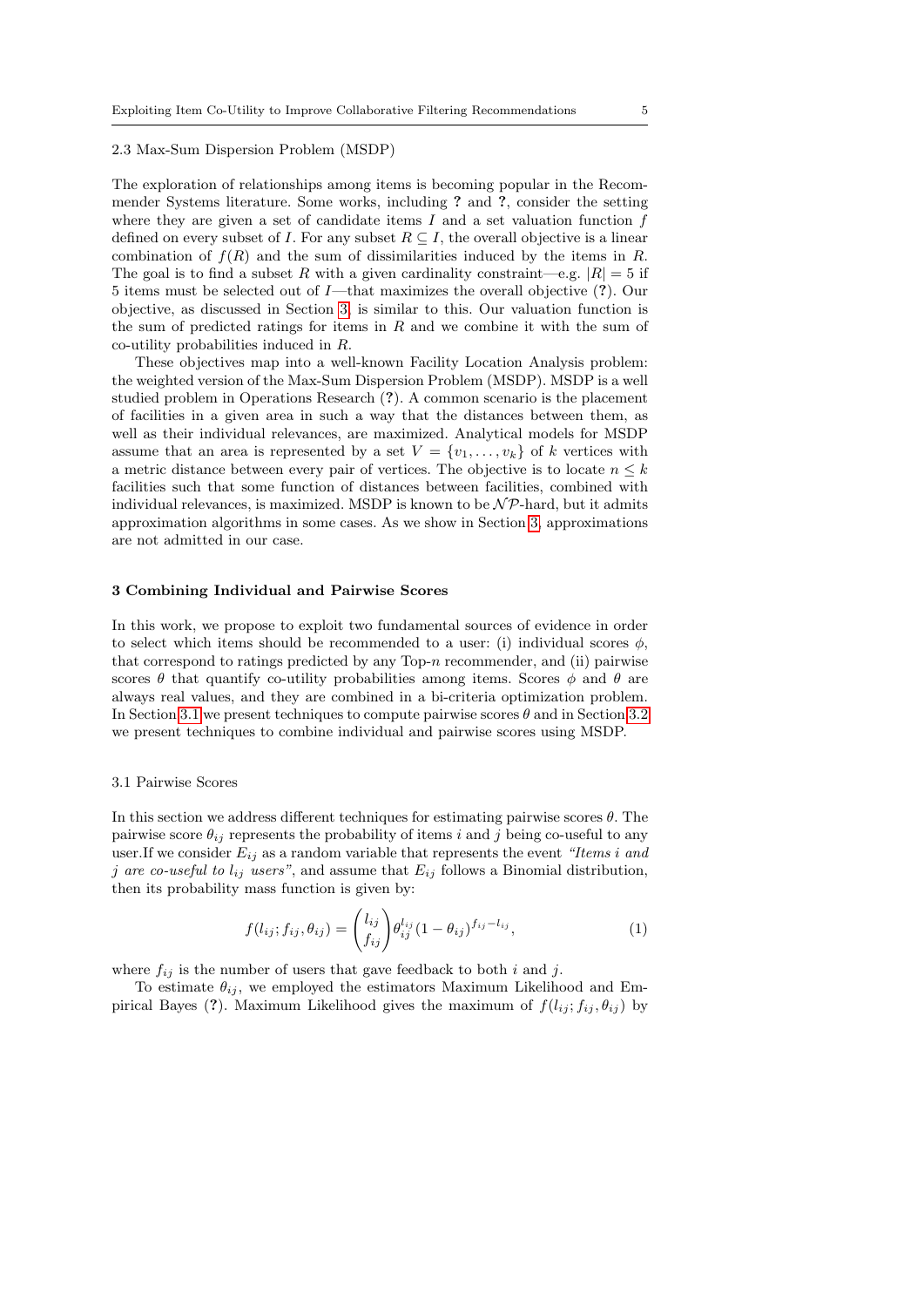using the point where its derivative is zero and its second derivative is negative. Assuming that  $f(l_{ij}; f_{ij}, \theta_{ij}) \neq 0$ , the derivation of Maximum Likelihood leads to:

$$
\theta_{ij} = \frac{l_{ij}}{f_{ij}} \in [0, 1]. \tag{2}
$$

Maximum Likelihood is simple but it is not always suitable when pairs of items have poor support. This is very common in recommender systems, as users give feedback to a very small fraction of items. Empirical Bayes has the advantage of being more robust when not much data is available. An estimate score with Empirical Bayes for the number of users  $l_{ij}$  that liked both items i and j, with probability of co-utility  $\theta_{ij}$  for items i and j, can be derived by combining a conjugate prior for the binomial distribution as a prior distribution on  $\theta_{ij}$  and a beta-binomial distribution for the marginal distribution of  $l_{ii}$ . In our case, to estimate scores with Empirical Bayes we follow the rationale exemplified in ? for the coin tossing problem,<sup>[1](#page-5-0)</sup> whose modelling is adequate for the estimation of  $\theta_{ij}$ . Consider the following prior distribution on  $\theta_{ij}$ :

<span id="page-5-1"></span>
$$
\pi(\theta_{ij}) = 6\theta_{ij}(1 - \theta_{ij}),\tag{3}
$$

which is symmetric around  $\frac{1}{2}$ , indicating that we have no prior opinion as to which side of  $\frac{1}{2}$  a specific  $\theta_{ij}$  lies. We do not assume anything about how co-useful items i and  $j$  are because this can vary significantly from one pair of items to another. This prior is a conjugate prior density, which greatly simplifies the ensuing calculations. We calculate the distribution of  $\theta_{ij}$  given  $l_{ij}$  as:

$$
\pi(\theta_{ij}|l_{ij}) = \frac{\Gamma(f_{ij} + 4)}{\Gamma(l_{ij} + 2)\Gamma(f_{ij} - l_{ij} + 2)} \times \theta_{ij}^{l_{ij}+1} (1 - \theta_{ij})^{f_{ij} - l_{ij}+1}.
$$
 (4)

Details about this derivation can be found in ?. In this modelling, the only parameter that has to be indicated is a prior probability for  $\theta_{ij}$  that generates symmetry in Equation [3,](#page-5-1) which is  $\frac{1}{2}$  in our case.

This posterior distribution contains all information necessary for Bayesian inference (?). If a point estimate of  $\theta_{ij}$  is needed, a Bayes point estimator is given by the mean of  $\pi(\theta_{ij} | l_{ij})$ , which is what we effectively use in this paper:

$$
E(\theta_{ij}|l_{ij}) = \int_0^1 \theta_{ij} \pi(\theta_{ij}|l_{ij}) d\theta_{ij} = \frac{f_{ij}}{f_{ij} + 4} \times \frac{l_{ij}}{f_{ij}} + \left(1 - \frac{f_{ij}}{f_{ij} + 4} \times \frac{1}{2}\right).
$$
 (5)

To compute  $\theta_{ij}$  with either Maximum Likelihood or Empirical Bayes, we assume that the random variable  $E_{ij}$  is the same for any user u and therefore  $\theta_{ij}$ is independent of the user in question. Another important consideration is that, ideally,  $E_{ij}$  should only imply that i and j were co-useful if they were presented in the same recommendation. Unfortunately, the datasets used in our experiments do not include such an information. Hence we compute  $\theta_{ij}$  by considering  $f_{ij}$  and  $l_{ij}$ regardless of temporality. To give an example, if a user liked Titanic in November 2012 and Matrix in June 2011, we consider that they were co-useful to her even though she was not presented with them simultaneously. It is important to stress

<span id="page-5-0"></span><sup>&</sup>lt;sup>1</sup> In the coin tossing problem, a coin is tossed n times and the unknown probability of a head is p. The estimator is designed to estimate the observed number y of heads. In our case,  $l_{ij}$  can be interpreted as y, p as  $\theta_{ij}$  and  $f_{ij}$  as n.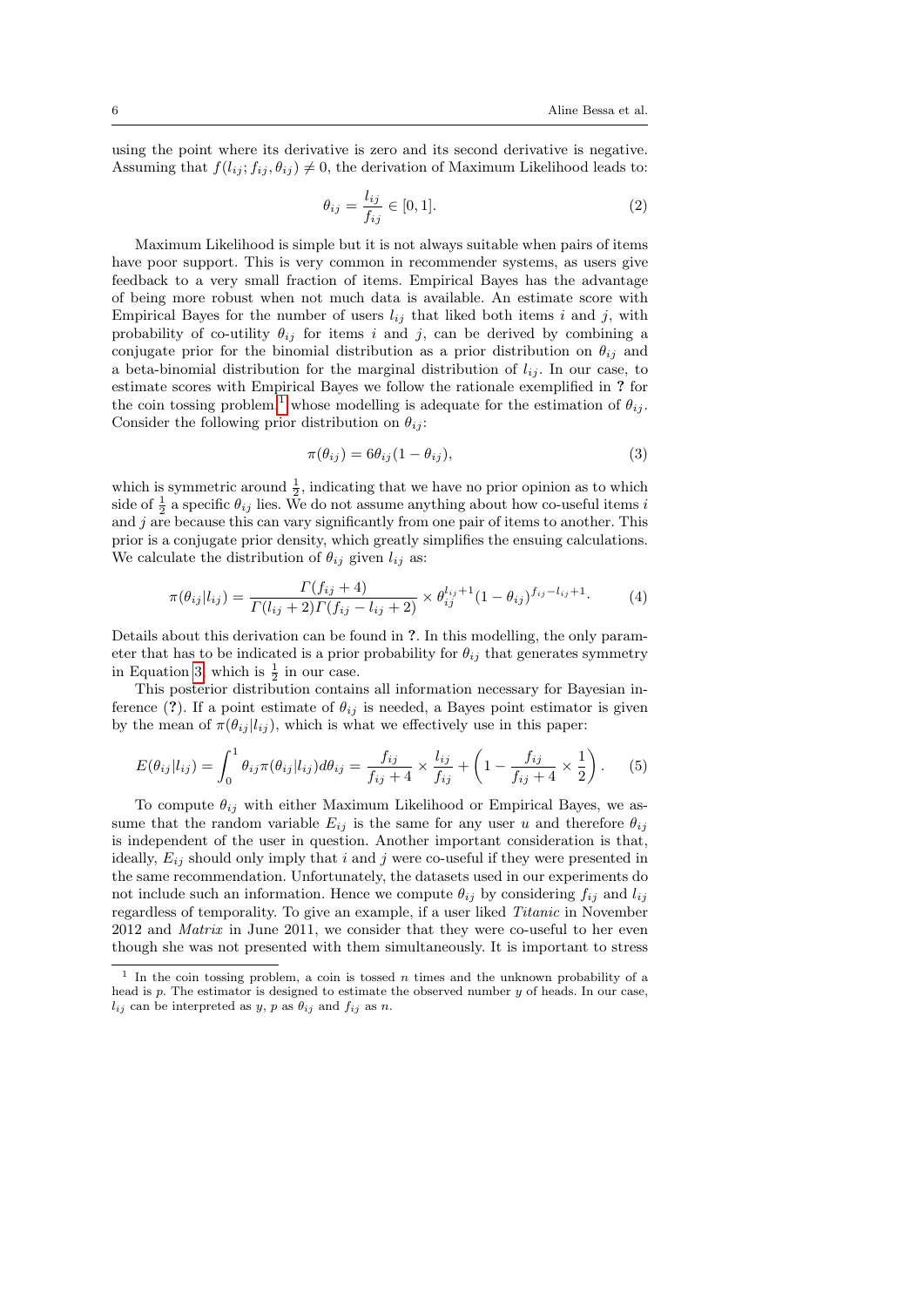that this is a limitation of our experimental setup, but not of our model. Note as well that our model does not take into account how co-utility varies from one user to another. This is a simplification that turned the model much more scalable and easy to implement, as there were fewer random variables with values to be estimated.

It is crucial to point out that scores  $\theta$  differ from collaborative filtering itemto-item similarities. In particular, these similarities take all feedback into account. For instance, if a set of common users rated two items negatively, this contributes to their cosine similarity as much as positive ratings would. In the case of scores  $\theta$ , what is measured is co-utility—not similarity—and only feedback attesting that items were actually useful—e.g. rated positively—is taken into consideration.

Another critical distinction between scores  $\theta$  and item-to-item similarities has to do with their scope. Item-to-item similarities are computed between two sets of items in the prediction step: (i) items that are part of the user's historical data and (ii) items to which the user has not given feedback yet. The idea is to retrieve candidates for recommendation that are likely to match the user's taste. In this step, no relation among the retrieved candidates is taken into account. Scores  $\theta$ , on the other hand, capture the co-utility probabilities of pairs of retrieved candidates.

#### <span id="page-6-0"></span>3.2 Combining Scores Using MSDP

In this section, we present a formulation to MSDP in order to combine individual and pairwise scores to select  $n$  items out of  $k$  for recommendation. Our maximization problem is therefore posed as selecting a set of items  $R = \{i_1, ..., i_n\}$  that maximizes the following function:

$$
\frac{1}{|R|} \sum_{i_j \in R} \phi_{i_j} + \frac{1}{|R|^2} \sum_{(i_a, i_b) \in R^2} \theta_{i_a i_b},\tag{6}
$$

where the normalization in both summations is important to keep their contributions fair. Scores  $\phi$  and  $\theta$  are also normalized to the interval [0, 1].

Structurally, this problem is an instance of MSDP. As previously mentioned, MSDP is a Facility Location Analysis problem, which is  $N \mathcal{P}$ -hard. When pairwise scores  $\theta$  satisfy the triangle inequality, MSDP admits a 2-approximation algorithm (?). On the other hand, it was demonstrated that if the triangle inequality is not satisfied, there is no polynomial time approximation algorithm to MSDP unless  $\mathcal{P} = \mathcal{NP}$  (?). The co-utility probabilities that we exploit in this work, namely pairwise scores  $\theta$ , do not satisfy the triangle inequality, as illustrated in Figure [1.](#page-7-1) Hence none of the algorithms we analyze in this work have bounds on solution quality.

There are different ways of obtaining an exact solution to this optimization problem. For instance, one can trivially enumerate all n-combinations of a set with  $k$  items and choose the one that sums up to the highest value. It is also possible to use integer programming to solve it. We describe how we obtain exact solutions to MSDP in Section [4.](#page-7-0)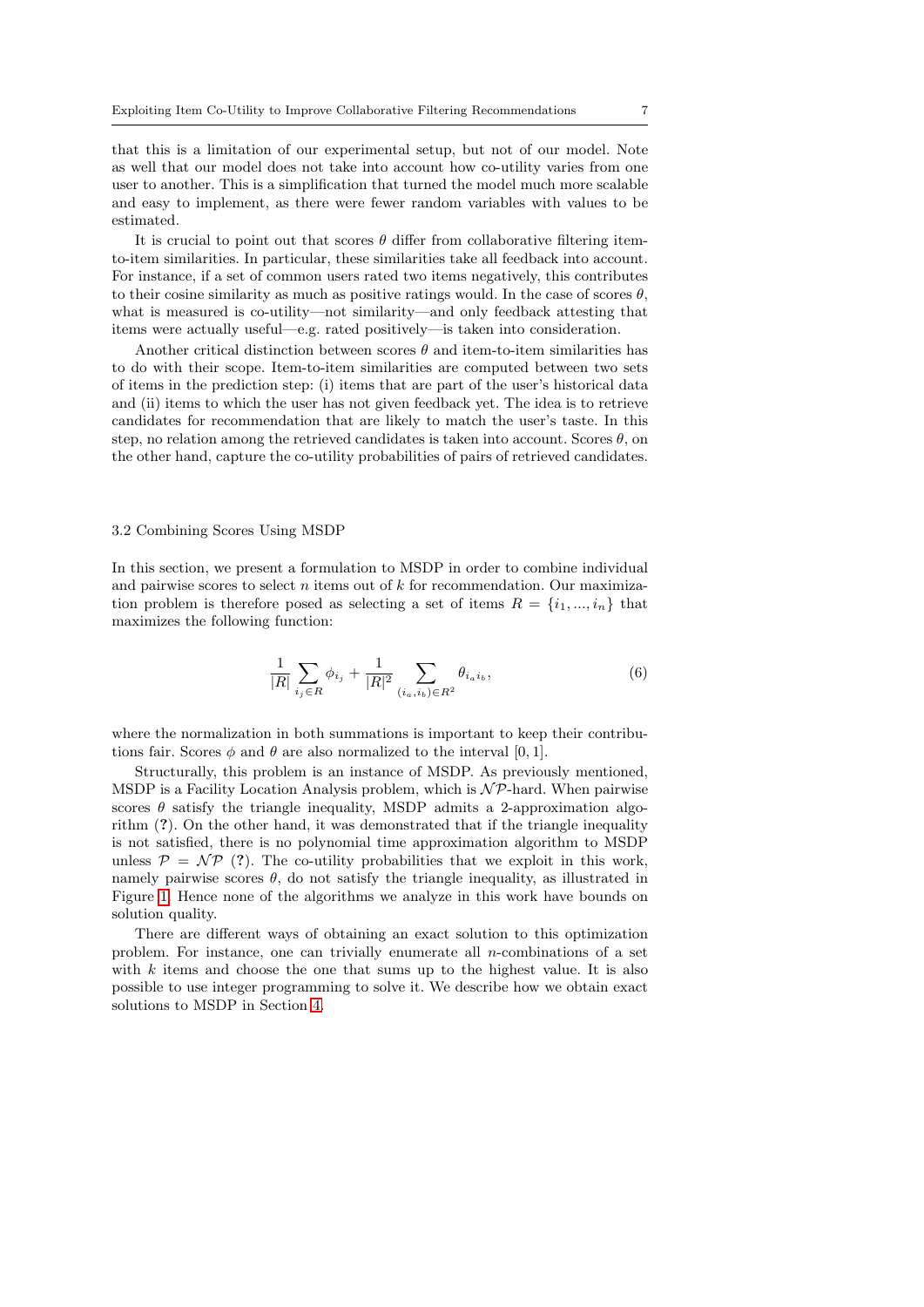

<span id="page-7-1"></span>**Fig. 1** The triangle inequality is not satisfied, as  $\theta_{13} \ge \theta_{12} + \theta_{23}$ .

## <span id="page-7-0"></span>4 Algorithms

To tackle MSDP under a practical viewpoint, we studied a suboptimal, polynomial algorithm that is widely related to this problem. We also study an integer programming approach to MSDP. This problem cannot be solved efficiently by exact algorithms, albeit it is important to understand how it can be optimally solved.

### 4.1 Greedy

A popular heuristic to MSDP, here referred to as Greedy, was proposed by ?. Greedy is popular because, when pairwise scores  $\theta$  satisfy the triangle inequality, it is a 2-approximation algorithm to MSDP. It runs fast and yields acceptable solutions in practice, even when scores  $\theta$  do not satisfy the triangle inequality. Greedy is showed in Algorithm [1.](#page-7-2) I is a set of items,  $I_{\phi}$  corresponds to their individual scores, and  $I_{\theta}$  corresponds to their pairwise scores. The output R is a set with n selected items, where  $n \leq k$ . Greedy starts by selecting the item that has the best individual score i in line 1. All other  $n-1$  selected items are chosen in a way that maximizes the equation in line 5, where the maximized set is comprised by all items  $R$  that were already chosen and the new item itself.

<span id="page-7-2"></span>Algorithm 1 Greedy **Input:**  $I = \{i_1, \ldots, i_k\}, I_\phi = \{\phi_{i_1}, \ldots, \phi_{i_k}\}, I_\theta = \{\theta_{i_1 i_2}, \theta_{i_1 i_3}, \ldots, \theta_{i_{k-1} i_k}\}$ , and  $1 \leq N \leq |I|$ Output: Selected items R 1:  $i \Leftarrow \operatorname*{argmax}_{i \in I} \phi_i$ 2:  $R \leftarrow \{i\}$ 3:  $I \leftarrow I \setminus \{i\}$ 4: while  $|R| < N$  do 5:  $j \Leftarrow \underset{j \in I}{\operatorname{argmax}}$  $\phi_j$  $rac{b_j}{2} + \frac{1}{|R|}$  $\frac{1}{|R|}\sum_{k\in I}$ k∈R  $\theta_{jk}$ 6:  $R \Leftarrow R \cup \{j\}$ 7:  $I \leftarrow I \setminus \{j\}$ 8: end while 9: return R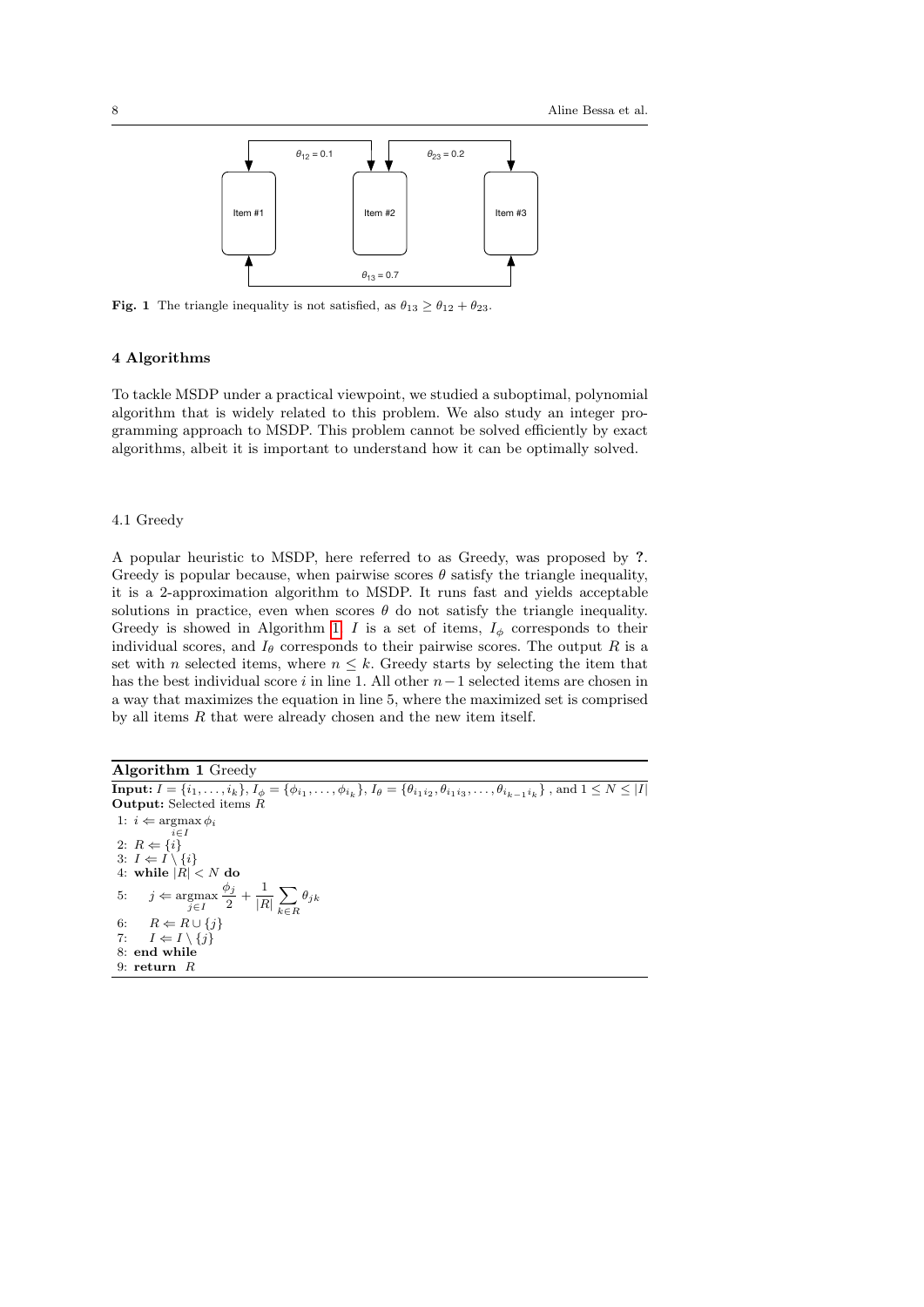## 4.2 Exact Solution

Since MSDP is  $N\mathcal{P}$ -hard, it can only be solved efficiently by suboptimal algorithms. Despite that, it is important to understand how to model an exact algorithm to MSDP, especially if comparisons between optimal and suboptimal solutions are of interest. We decided to model MSDP under the integer programming paradigm because of the rather fast exact solvers available. The parameters to model our integer programming problem are a set of items  $I = \{i_1, \ldots, i_k\}$ , their corresponding individual scores  $I_{\phi} = {\phi_{i_1}, \ldots, \phi_{i_k}}$ , the pairwise scores for all combinations of items in I,  $I_{\theta} = \{ \theta_{i_1 i_2}, \dots, \theta_{i_{k-1} i_k} \}$ , and the number of items for selection *n*. We come up with binary variables  $Y = \{y_1, \ldots, y_k\}$  to represent which items are selected  $(y_j = 1$  if and only if  $i_j$  is selected), and rewrite MSDP as:

maximize 
$$
\frac{1}{|I|} \sum_{j \in I} y_j \phi_j + \frac{1}{|I|^2} \sum_{j \in I} \sum_{k \in I | k \neq j} y_j y_k \theta_{jk},
$$
  
subject to 
$$
y_i \in \{0, 1\} \quad \forall i,
$$

$$
\sum_{y_i \in Y} y_i = N.
$$
 (7)

To frame this program in the integer programming paradigm, we have to linearize MSDP's products  $y_j y_k$  as variables  $x_{jk} = y_j y_k \; \forall j, \forall k$ . Considering that  $y_j$ and  $y_k$  are binary variables, we have the following constraints for variables  $x_{jk}$ :

$$
x_{jk} \le y_j
$$
  
\n
$$
x_{jk} \le y_k
$$
  
\n
$$
x_{jk} \ge y_j + y_k - 1.
$$
  
\n(8)

That being stated, we rewrite our problem as:

maximize 
$$
\frac{1}{|I|} \sum_{j \in I} y_j \phi_j + \frac{1}{|I|^2} \sum_{j \in I} \sum_{k \in I | k \neq j} x_{jk} \theta_{jk}
$$
  
subject to 
$$
y_i \in \{0, 1\} \quad \forall i
$$

$$
x_{jk} \leq y_j
$$

$$
x_{jk} \leq y_k
$$

$$
x_{jk} \geq y_j + y_k - 1
$$

$$
\sum_{y_i \in Y} y_i = N.
$$

$$
(9)
$$

The algorithms addressed in this section are compatible with any recommender system where it is possible to estimate individual scores  $\phi$  and pairwise scores  $\theta$  for candidate items. Therefore, these algorithms are a priori compatible with systems that employ both matrix factorization techniques and fingerprinting methods.

#### <span id="page-8-0"></span>5 Experimental Setup

In this section, we discuss the experimental setup that supports our investigations in Section [6.](#page-11-0) In particular, we aim to answer the following research questions: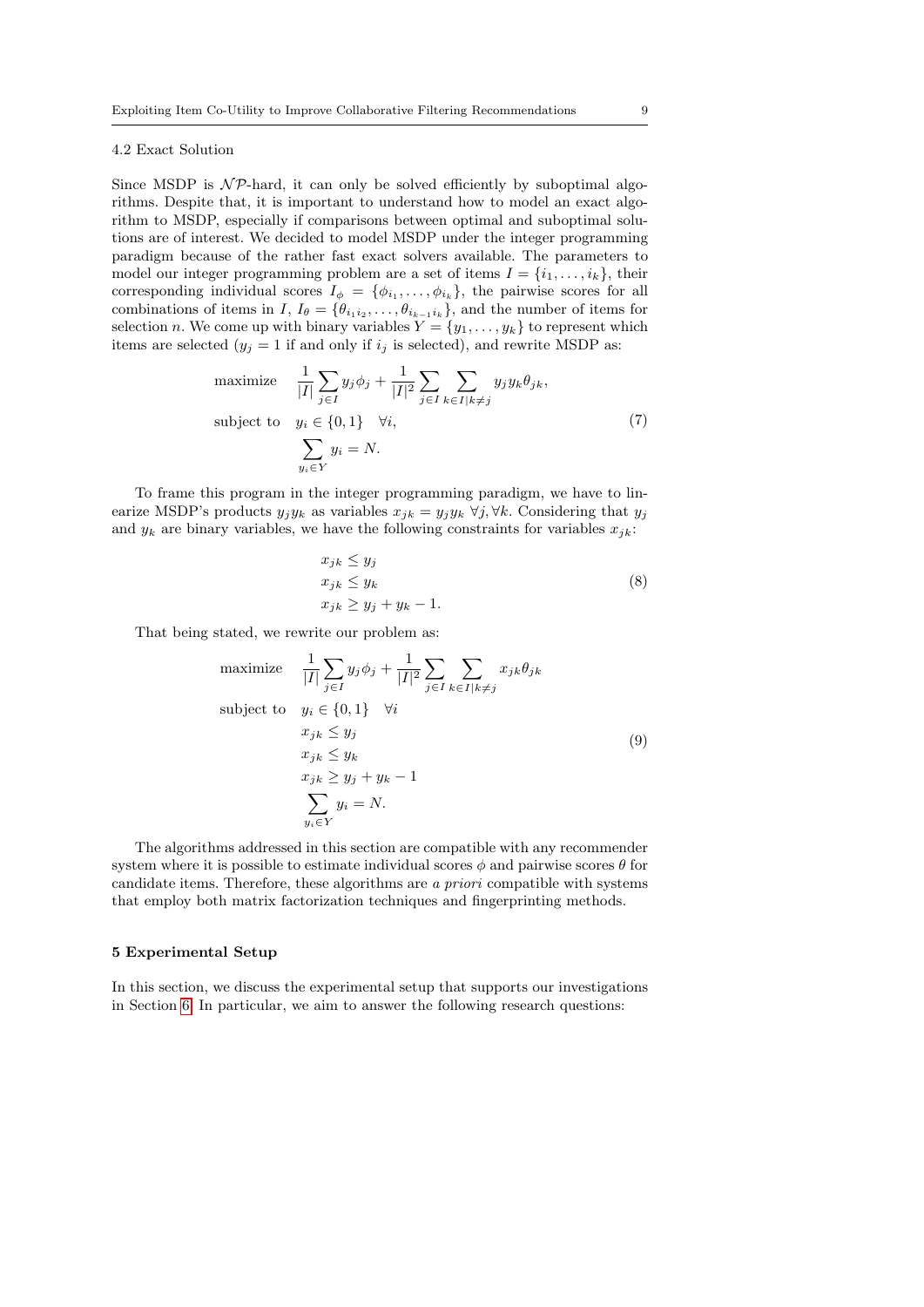- Q1. How useful are our produced recommendations?
- Q2. How diverse are our produced recommendations?
- Q3. How far from optimal are our produced recommendations?
- Q4. How scalable is our method?

## 5.1 Studied Datasets

For the experiments described in Section [6](#page-11-0) we used three datasets: MovieLens- $100K<sup>2</sup>$  $100K<sup>2</sup>$  $100K<sup>2</sup>$  MovieLens-1M<sup>[3](#page-9-1)</sup> and Jester-1.<sup>[4](#page-9-2)</sup> We worked with the MovieLens datasets and Jester-1 due to their popularity in the collaborative filtering literature. In this section we present a characterization of these datasets in order to facilitate posterior experiment analyses.

Table [1](#page-9-3) summarizes some of the datasets' main features. We can see that the ratings in the MovieLens datasets are discretized and vary from 1 to 5, and users in Jester-1 can assign any real number from -10 to 10 to any joke. Another key difference is that the MovieLens datasets are significantly sparser than Jester-1. In the former, users rated at least 20 movies, whereas in the latter feedback was given to at least 36 jokes. Considering that there are only 100 jokes in Jester-1, this value corresponds to a minimum of 36%.

<span id="page-9-3"></span>Table 1 Statistics of the datasets used in our investigations.

| Feature              | MovieLens-100K | $MovieLens-1M$ | Jester-1.   |
|----------------------|----------------|----------------|-------------|
| Domain               | Movies         | Movies         | Jokes       |
| Number of users      | 943            | 6,040          | 24,983      |
| Number of items      | 1,682          | 3,900          | 100         |
| Number of ratings    | 100,000        | 1,000,209      | 1,810,455   |
| Minimum ratings/user | 20             | 20             | 36          |
| Sparsity rate        | 0.937          | 0.958          | 0.275       |
| Ratings range        | [1,5]          | [1,5]          | $[-10, 10]$ |
| Mean rating value    | 3.588          | 3.703          | 1.877       |

As for the mean rating value, Table [1](#page-9-3) indicates that MovieLens users tend to give average-to-good ratings to movies. This reveals that users prefer to manifest their tastes by rating movies they find enjoyable. As for Jester-1, the mean rating is more neutral. With respect to the MovieLens datasets, we adopted 4 as a threshold for high ratings, as in ?. As for Jester-1, we decided to adopt 5.00 as a threshold for high ratings because this value is considerably higher than its mean rating and than the interval [2.00; 3.00), which is associated with most ratings in this dataset as illustrated by Figure [2.](#page-10-0) It is important to choose a value that is above interval [2.00; 3.00) because one could claim that most users were neutral with respect to the jokes they rated.<sup>[5](#page-9-4)</sup>

<span id="page-9-0"></span><sup>2</sup> <http://www.grouplens.org/system/files/ml-100k.zip>

<span id="page-9-1"></span> $^3$ <http://www.grouplens.org/system/files/ml-1m.zip>

<span id="page-9-4"></span><span id="page-9-2"></span><sup>4</sup> <http://goldberg.berkeley.edu/jester-data/jester-data-1.zip>

<sup>5</sup> We believe that we could alternatively have used a value higher than 5.00 as well, but given the extent of our experiments we only used one threshold value for each dataset, and 5.00 was a reasonable choice.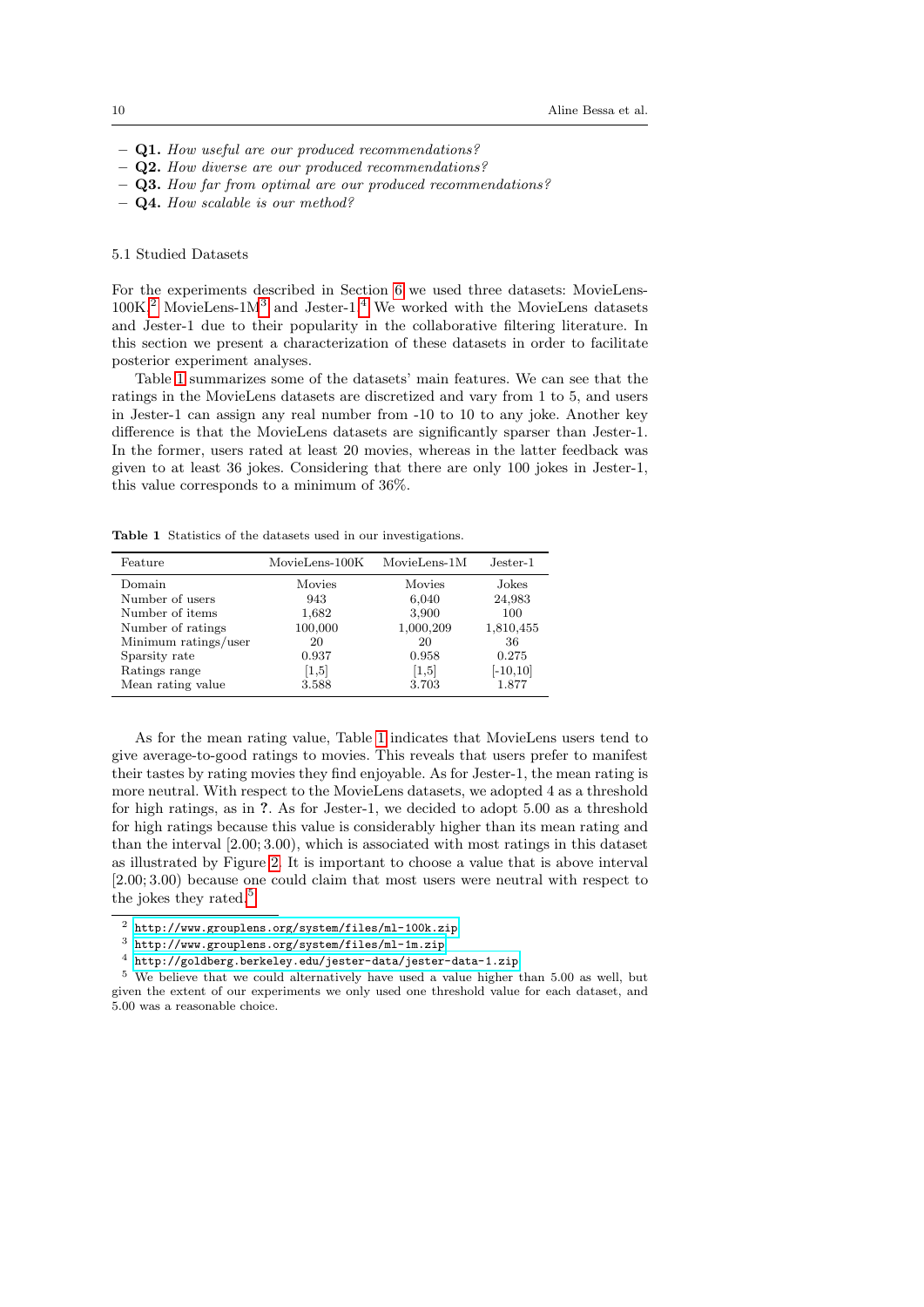

<span id="page-10-0"></span>Fig. 2 Distributions of ratings for Jester-1. Each bar consists of ratings in intervals [-10.00;  $-9.00$ ),  $[-9.00; -8.00)$ , ...,  $[8.00, 9.00)$ ,  $[9.00; 10.00]$ .

## 5.2 Recommendation Baselines

The baselines that we use can be divided into two categories: dependency-agnostic and dependency-aware. Dependency-agnostic baselines do not assume interdependencies among items for recommendation, generate simple Top-n recommendations, and in this work they are associated with predictors PureSVD and NNCos-Ngbr. Individual scores are predicted for items and, in a dependency-agnostic fashion, the Top- $n$  ones are recommended. Dependency-aware baselines take individual item scores and relations among them into consideration. In this work, these baselines are MVA and MMR, introduced in Section [2.2.](#page-2-0) MVA and MMR exploit relations among items as a means of improving diversity in recommendation lists, while keeping relevance.

For all studied methods, individual scores were predicted by PureSVD with 50 latent factors and NNCosNgbr. Greedy's pairwise scores were calculated with the Empirical Bayes estimator. We set MVA's parameter  $\alpha$ , that works as a risk regulator, as 0.05 after a grid search involving values that ranged from -5 to 5, i.e., MVA is slightly risk-lower in our experiments and prompted the best MVA's results. As to MVA's covariance matrix, we computed it by considering, for every pair of items, the ratings they received by a common set of users. Finally, MMR uses a term regulator  $\lambda$  to balance the contribution of items dissimilarities in the generation of final scores. We used  $\lambda = 1$  because it prompted the best results in a grid search over values from 0.01 to 1. The computation of dissimilarities between items' rating distributions was made by using Kullback-Leibler divergence.<sup>[6](#page-10-1)</sup>

<span id="page-10-1"></span> $6$  The use of rating distributions is particularly indispensable when a strict collaborative filtering schema has to be adopted, or when no information about the items is available. This is the scenario assumed for most of our experiments.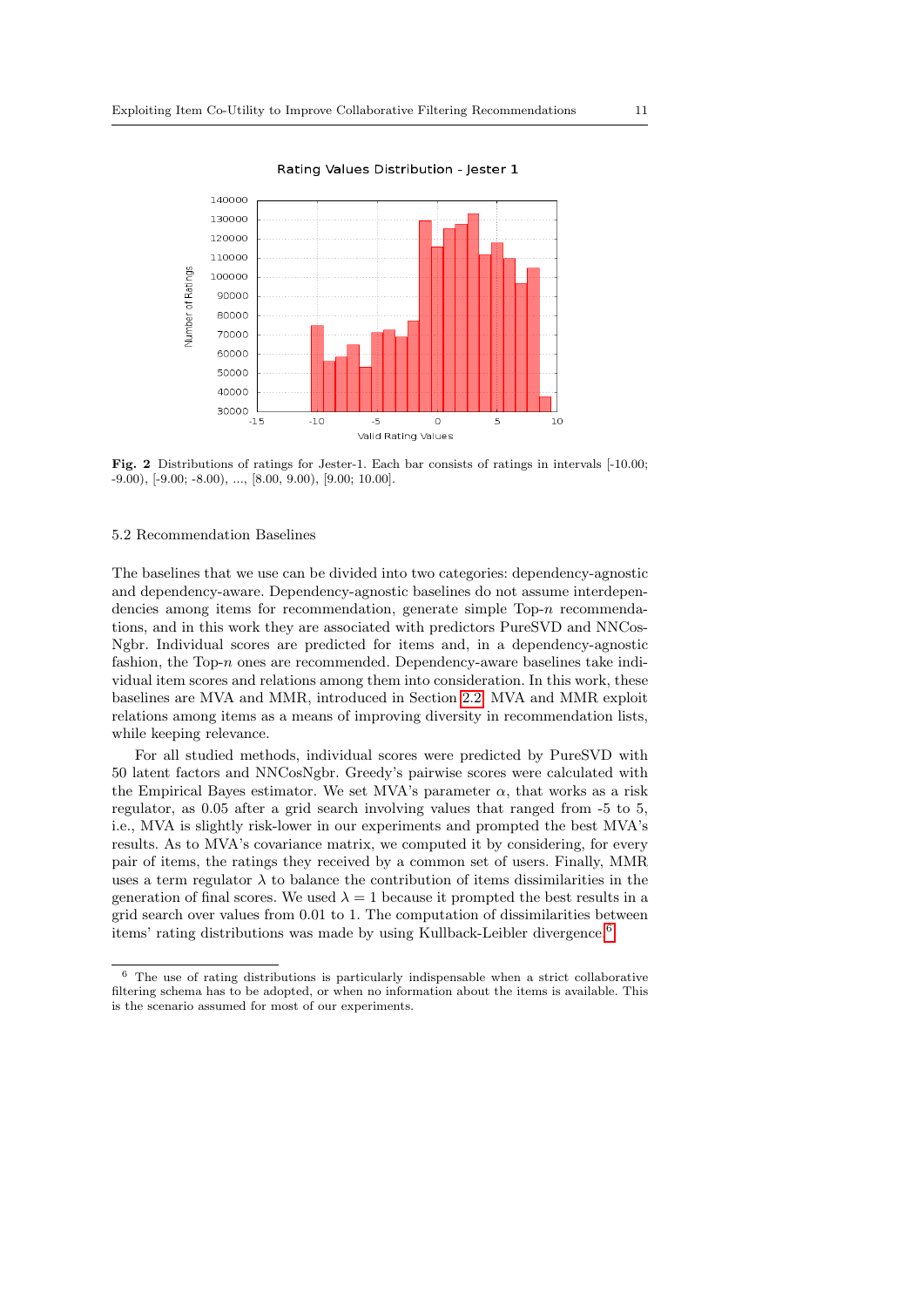## <span id="page-11-1"></span>5.3 Validation Metrics

To validate our work, we use the explicit feedback users give over items as a utility metric: the better the feedback, the more useful the recommendations are (??). For example, in movie ratings, where a 5-star movie is considered an excellent movie, we can assume that recommending a 5-star movie is more useful than recommending a 4-star one (?). Considering that we are focused on recommendations' utility, and that we use ratings as a utility metric, we compare different algorithms by contrasting the ratings their selected items receive.

We applied cross-validation in all experiments, and randomly partitioned the datasets into training and test data. Consequently, we ignored rating timestamps, whenever they were present, while splitting the data. Cross-validation is interesting in our case because we only analyze three datasets, and by crossing training and data partitions we increase the number of different scenarios on which we run experiments. Considering that recommendation lists are generated over items in the test data, to which we know the actual ratings, our experiments simulate scenarios where users would rate all recommended items. Other works that opt for cross-validation are ? and ?.

For each dataset, the training data is explored by predictors PureSVD and NNCosNgbr to generate individual scores  $\phi$ . The training data is also used to estimate pairwise scores  $\theta$  and other pairwise information required by the baselines.

Finally, for all experiments, recommendation lists have sizes  $|R| = 5, 10, 20$ because these are popular values in the related literature. We report means of values per fold and, additionaly, means of ratings in some experiments. In this work we also make comparisons under a diversity perspective. In our scope, diversity is defined as the opposite of similarity, and although this is not the focus of our work, we briefly investigate whether our method hurts recommendations' diversity. The diversity metric we apply, intra-list distance (ILD), was proposed by ? and works as follows:

$$
ILD = \frac{2}{|R|(|R|-1)} \sum_{i_k, i_l \in R, l < k} 1 - \text{sim}(i_k, i_l),\tag{10}
$$

where R is comprised by all selected items and  $\sin(i_k, i_l)$  is a generic similarity measurement for items  $i_k$  and  $i_l$ . Further discussions on how we computed items' similarities and performed experiments with ILD are presented in Section [6.](#page-11-0)

## <span id="page-11-0"></span>6 Experimental Results

In this section we present experiments and results that address and answer research questions Q1, Q2, Q3 and Q4 presented in Section [5.](#page-8-0) In Section [6.1,](#page-12-0) we compare Greedy with dependency-agnostic and dependency-aware baselines in order to understand how useful Greedy's recommendations are. In Section [6.2](#page-14-0) we investigate how diverse Greedy's recommendations are. In Section [6.3](#page-18-0) we compare recommendations obtained with Greedy and recommendations that correspond to exact solutions to MSDP. Finally, In Section [6.4](#page-18-1) we discuss Greedy's scalability.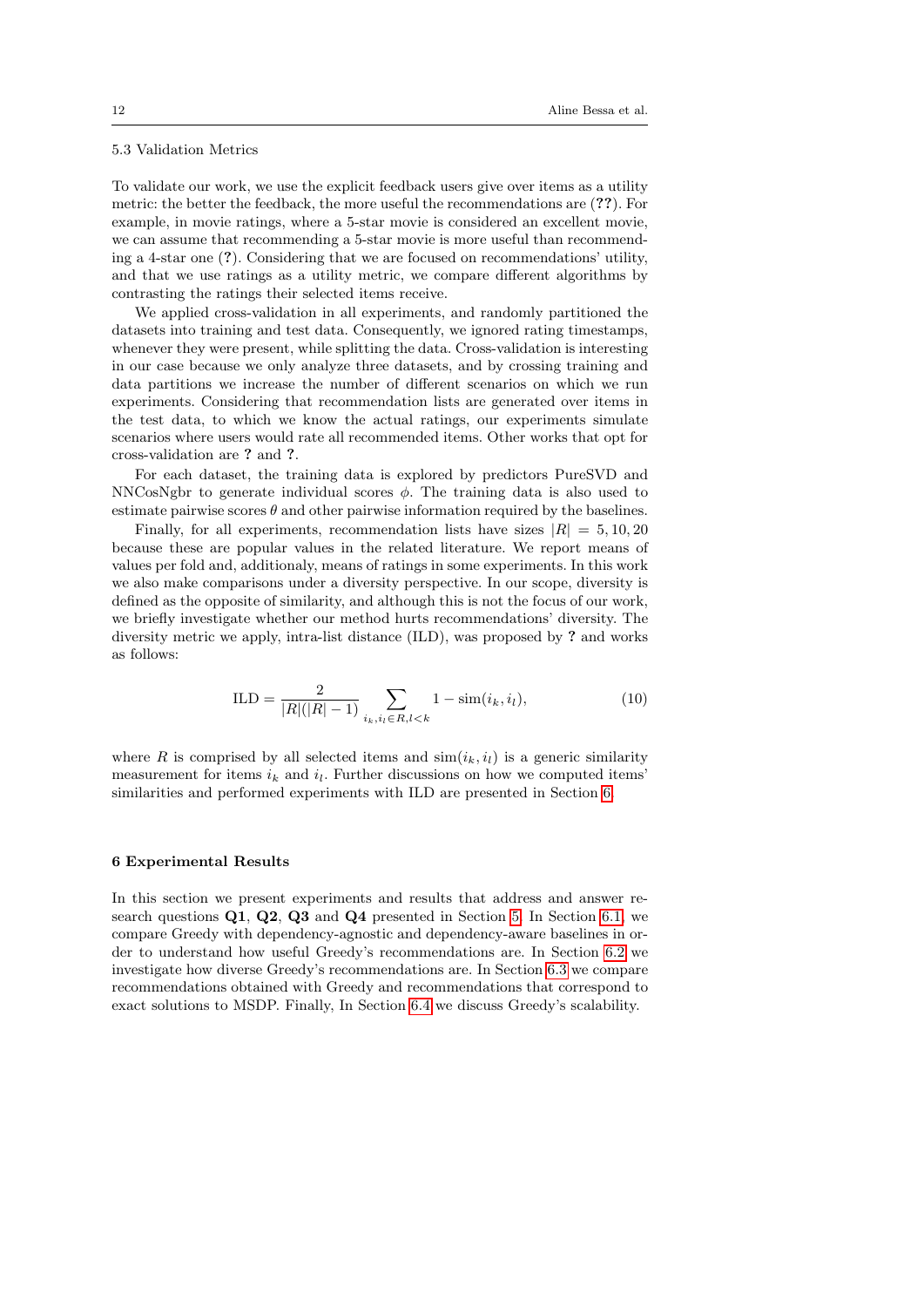#### <span id="page-12-0"></span>6.1 Recommendation Usefulness

In this section we compare Greedy with different baselines in order to answer research question Q1: How useful are our produced recommendations? We use dependency-agnostic,  $Top-n$  baselines with predictors PureSVD and NNCosNgbr and dependency-aware baselines MVA and MMR. It is important to mention that Greedy, MVA, and MMR use individual and pairwise scores, and in all cases individual scores were generated by using either PureSVD or NNCosNgbr.

For all experiments reported in tables, we assessed the significance of statistical equivalences and differences by applying paired t-tests with a 95% confidence interval. The paired t-tests were applied over distributions of mean predicted ratings (one mean per user in the test fold) and lowest predicted ratings (one per user in the test fold). The lowest predicted ratings could be approximated by a Gaussian distribution in all datasets and means of ratings, considering that the sample sizes for the paired t-tests were always at least 200, could also be approximated by a Gaussian distribution according to the Central Limit Theorem (?). It is important to keep in mind that, for all experiments, very distinct reported average values are not necessarily statistically different according to a t-test. This is usually the case, but if there are some abruptly low or high values in the samples, the averages will likely reflect it, while the t-test will remain resilient.

In tables [2,](#page-13-0) [3](#page-14-1) and [5,](#page-17-0) rows PureSVD and NNCosNgbr indicate the use of these methods as dependency-agnostic baselines (Top- $n$  baselines). The  $+MVA$ ,  $+MMR$ , and +Greedy's results are under either PureSVD or NNCosNgbr, depending on which of these two techniques was used for the prediction of their individual scores.

## 6.1.1 Global Analysis

To begin our analysis on Greedy's usefulness, we computed mean ratings obtained with all baselines for recommendation lists with sizes  $R = 5, 10, 20$ . Results are summarized in Table [2,](#page-13-0) which presents strong evidence that the exploitation of coutility alone yields better recommendations than those obtained with competitive dependency-agnostic,  $Top-n$  baselines. In all cases, either Greedy led to superior mean ratings or it was statistically equivalent to the corresponding Top- $n$  results. As to what concerns MVA and MMR, results indicate that Greedy is likely to recommend items that receive better feedback from users. MVA's mean ratings were particularly low with respect to Jester-1, and the results yielded by MMR were very close to those obtained with Top-n baselines. All underlined results in Table [2](#page-13-0) are statistically equivalent to Greedy.

Note that in Table [2](#page-13-0) there are only 3 values that were statistically equivalent, even if values seem very similar in some cases. This coheres with the fact that we were taking mean ratings for several users into account—in each test folder of the cross-validation there were 20% of users on average for all datasets, and all of them rated at least 20 items. The samples used in the paired t-test were thus signicantly large, which helps the paired t-test learn differences in predictions in a more precise level. Larger datasets as MovieLens-1M have even more samples for the t-tests, which explains why so many values were statistically different for this dataset.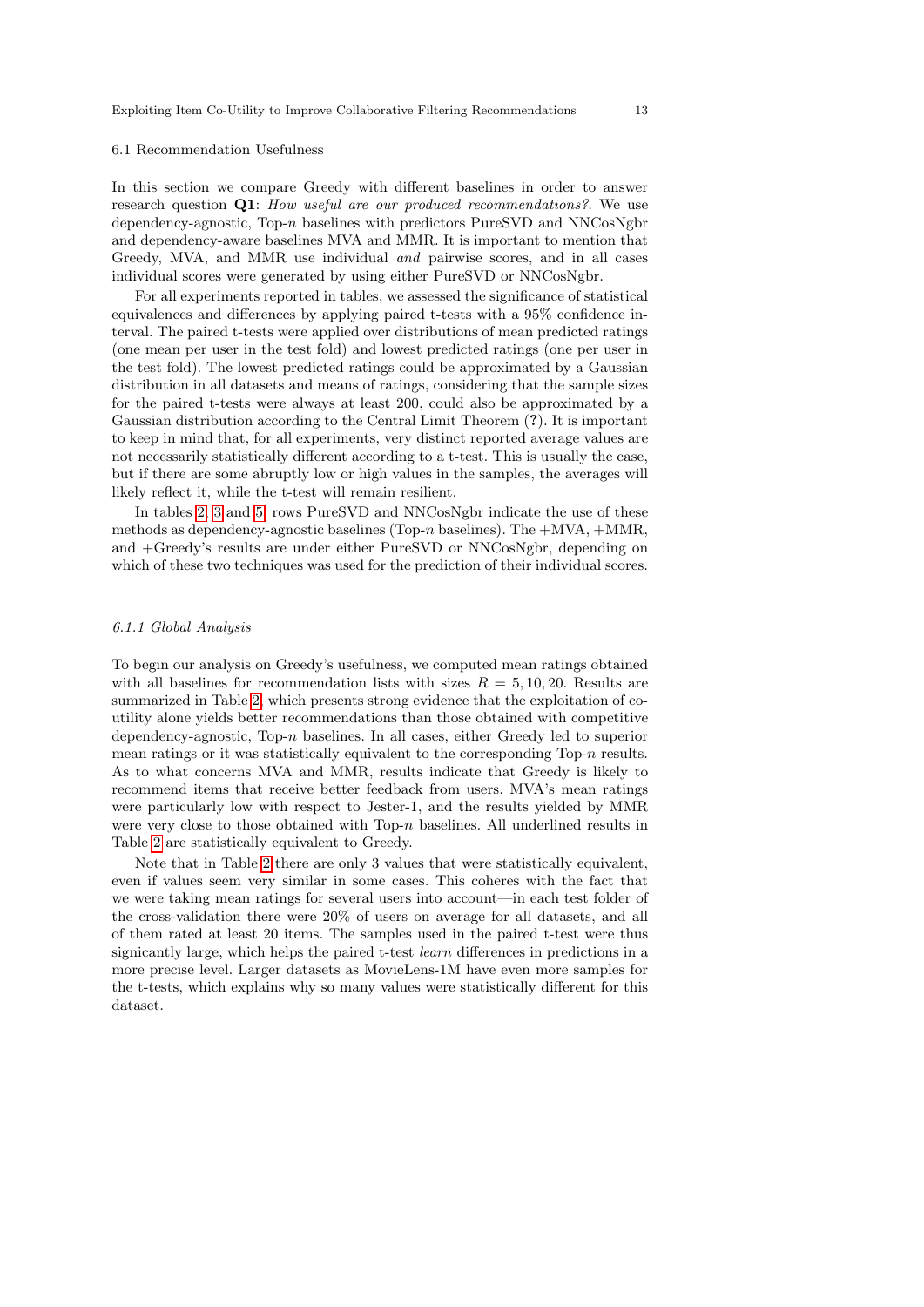|            | MovieLens-100K |       | MovieLens-1M |       |       | $Jester-1$ |       |       |       |
|------------|----------------|-------|--------------|-------|-------|------------|-------|-------|-------|
|            | @5             | @10   | @20          | @5    | @10   | @20        | @5    | @10   | @20   |
| PureSVD    | 3.924          | 3.837 | 3.738        | 4.127 | 4.004 | 3.908      | 1.292 | 1.031 | 0.892 |
| $+$ MVA    | 3.923          | 3.830 | 3.720        | 4.128 | 4.013 | 3.901      | 1.092 | 0.950 | 0.864 |
| $+MMR$     | 3.884          | 3.799 | 3.698        | 4.120 | 4.012 | 3.900      | 1.292 | 1.031 | 0.892 |
| $+G$ reedy | 3.987          | 3.881 | 3.768        | 4.187 | 4.065 | 3.941      | 1.688 | 1.323 | 0.923 |
| NNCosNgbr  | 3.821          | 3.775 | 3.691        | 4.027 | 3.928 | 3.836      | 2.312 | 1.529 | 0.939 |
| $+$ MVA    | 3.833          | 3.768 | 3.677        | 4.027 | 3.927 | 3.824      | 1.146 | 1.338 | 0.859 |
| $+MMR$     | 3.801          | 3.760 | 3.677        | 4.022 | 3.926 | 3.832      | 2.312 | 1.559 | 0.939 |
| $+G$ reedy | 3.896          | 3.818 | 3.732        | 4.082 | 3.988 | 3.902      | 2.356 | 1.578 | 0.939 |

<span id="page-13-0"></span>**Table 2** Mean average rating for recommendation lists of size  $n = 5, 10$ , and 20. Reported results are averages across test folds in a 5-fold cross validation (at a time, 80% of the dataset was used for training and the remaining 20% for testing, and the partitions are chosen at random).

#### 6.1.2 Worst-Case Analysis

It has been suggested that it is worse to recommend an item the user dislikes than to not recommend an item she likes (?). In order to continue our analysis, we exploit this idea by assuming that low ratings are given to disliked items and compare the lowest ratings obtained with different baselines and Greedy. Instead of focusing on all recommended items, this experiment concerns only the worst rated item in each recommendation.

Results in Table [3](#page-14-1) indicate that the worst item recommended by Greedy tends to be better rated than the corresponding one for  $Top-n$ . In all cases, Greedy led to superior or statistically equivalent lowest ratings. With respect to the dependencyaware baselines, the worst item recommended by Greedy tends to be better rated than the corresponding ones for MVA and MMR. Once again, values obtained with MMR were somewhat similar to those prompted by  $Top-n$ . MVA performed better than MMR with respect to the MovieLens datasets and the opposite was noticed with respect to Jester-1. In all cases, Greedy led to superior or statistically equivalent lowest ratings, when compared with both baselines—underlined results are statistically equivalent to Greedy in Table [3.](#page-14-1) It is interesting to observe that recommendations generated for Jester-1 with NNCosNgbr were particularly similar for Greedy and all baselines, with equivalent mean ratings for almost all comparisons.

Most results in Table [3](#page-14-1) were statistically different, especially for the dataset MovieLens-1M. This is, once again, a consequence of the large amount of samples used in the t-tests. As for Jester-1, Table [3](#page-14-1) indicates that NNCosNgbr yields somewhat high lowest ratings in scenarios of low sparsity, very close to the lowest ratings produced by Greedy.

#### 6.1.3 Win-Loss Analysis

Figures [3,](#page-15-0) [4](#page-15-1) and [5](#page-16-0) lead to a succint Win-Loss analysis for Greedy, which generates the highest mean ratings to approximately 65% of users when compared to Top-n baselines. The percentages associated with Greedy tend to increase as n grows, which suggests that our method brings gain to more users when more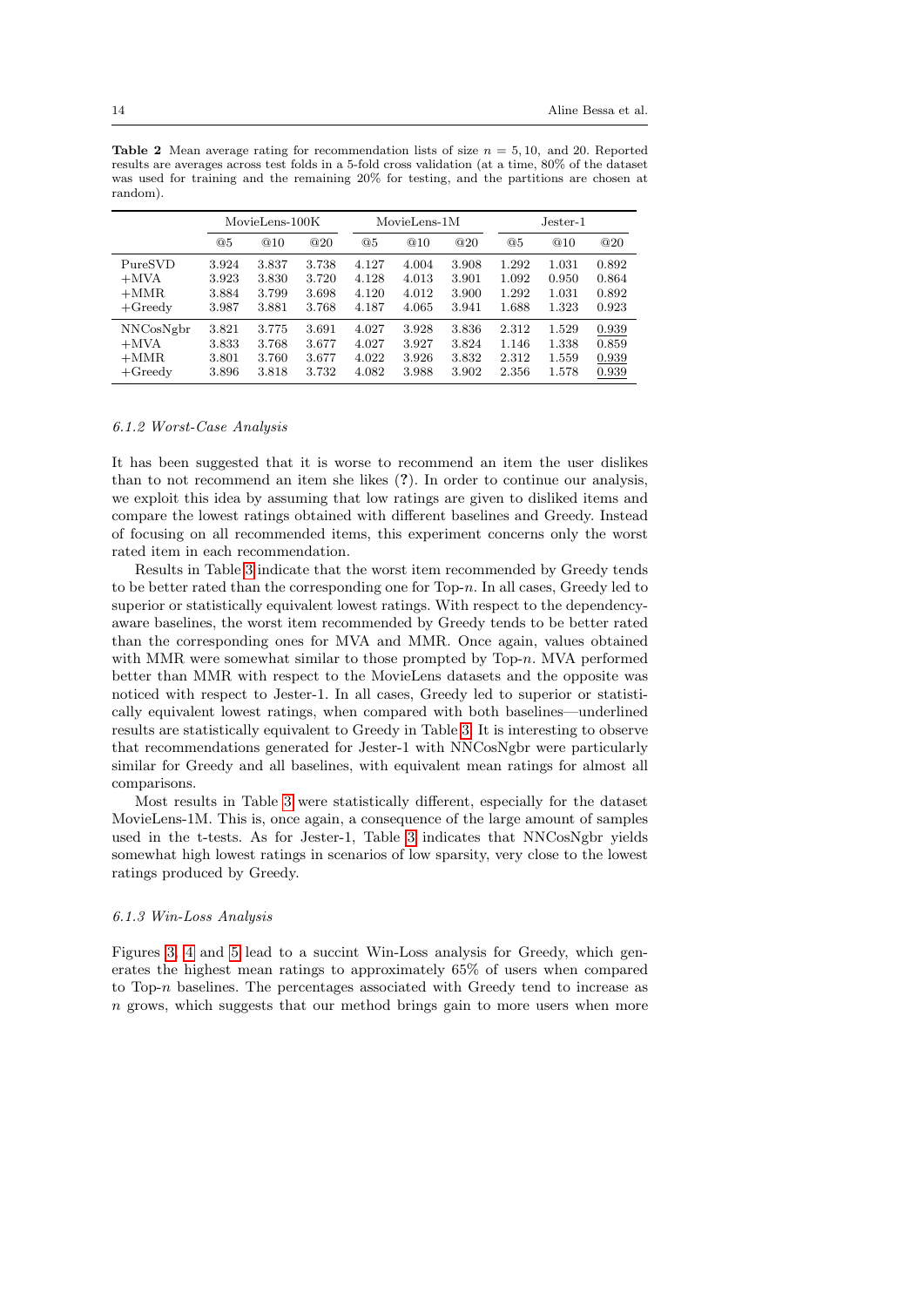<span id="page-14-1"></span>**Table 3** Lowest average rating for recommendation lists of size  $n = 5, 10$ , and 20. Reported results are averages across test folds in a 5-fold cross validation (at a time, 80% of the dataset was used for training and the remaining 20% for testing, and the partitions are chosen at random).

|            | MovieLens-100K |       | MovieLens-1M |       |       | $Jester-1$ |          |          |          |
|------------|----------------|-------|--------------|-------|-------|------------|----------|----------|----------|
|            | @5             | @10   | @20          | @5    | @10   | @20        | @5       | @10      | @20      |
| PureSVD    | 2.881          | 2.404 | 2.100        | 3.127 | 2.624 | 2.223      | $-3.766$ | $-5.589$ | $-6.318$ |
| $+$ MVA    | 2.870          | 2.405 | 2.075        | 3.129 | 2.608 | 2.208      | $-4.295$ | $-5.918$ | $-6.349$ |
| $+MMR$     | 2.798          | 2.339 | 2.037        | 3.114 | 2.612 | 2.209      | $-3.766$ | $-5.590$ | $-6.319$ |
| $+G$ reedy | 3.003          | 2.481 | 2.123        | 3.217 | 2.683 | 2.263      | $-3.270$ | $-5.231$ | $-6.285$ |
| NNCosNgbr  | 2.670          | 2.303 | 2.035        | 2.963 | 2.472 | 2.117      | $-2.178$ | $-4.777$ | $-6.257$ |
| $+$ MVA    | 2.711          | 2.290 | 2.016        | 2.962 | 2.457 | 2.087      | $-4.287$ | $-5.937$ | $-6.350$ |
| $+MMR$     | 2.663          | 2.272 | 2.011        | 2.953 | 2.466 | 2.111      | $-2.179$ | $-4.778$ | $-6.257$ |
| $+Geedv$   | 2.812          | 2.359 | 2.065        | 3.057 | 2.557 | 2.201      | $-2.200$ | $-4.789$ | $-6.261$ |

recommendations are generated. Greedy wins over MVA for approximately 65% of users, and it is more effective when the adopted predictor is NNCosNgbr. With respect to MMR, Greedy outperforms it for approximately 65% of users as well. Nonetheless, results varied more for MMR: in the graph associated with Jester-1 and NNCosNgbr, in particular, it won over Greedy for approximately 48% of users. The percentages associated with Greedy tended to increase as  $n$  growed as well, as noticed in Figure [3.](#page-15-0)

It is important to cross results presented in Tables [2](#page-13-0) and [3](#page-14-1) to further our understanding of the Win-Loss results, in particular for the Jester-1 dataset. As indicated in Table [2,](#page-13-0) the differences between average mean ratings tend to lower when  $n$  increases for Jester-1 when we contrast Greedy with the baselines. This can also be observed in Table [3,](#page-14-1) and although we did not perform an analysis for average highest mean ratings, we believe it would have followed a similar pattern. This likely closer gap between highest ratings for Jester-1 when  $n$  increases somewhat reflects in the Win-Loss analysis: as they get more similar, the methods yield more similar Win-Loss proportions. Note that differences between average mean ratings and average lowest mean ratings in Tables [2](#page-13-0) and [3](#page-14-1) do not change much when  $n$  increases for the MovieLens datasets, which probably leads to a more uniform increase in differences for highest ratings and Wins/Losses between Greedy and the studied baselines.

Recalling Q1, results indicate that Greedy consistently generates recommendations that are more useful than those produced by the studied baselines. Greedy was particularly better than MVA. In general, absolute gains were much higher for the Jester-1 dataset. Despite that, the gains obtained with Greedy were consistent for both datasets even when they were small.

### <span id="page-14-0"></span>6.2 Relating Co-Utility and Diversity

In this section we address the research question  $Q2$ : How diverse are our produced recommendations?. In order to do so, we investigate whether items that are co-useful have similar content. We also compare the level of diversity in recommendations generated by Greedy, Top- $n$ , and MMR. We opted to contrast Greedy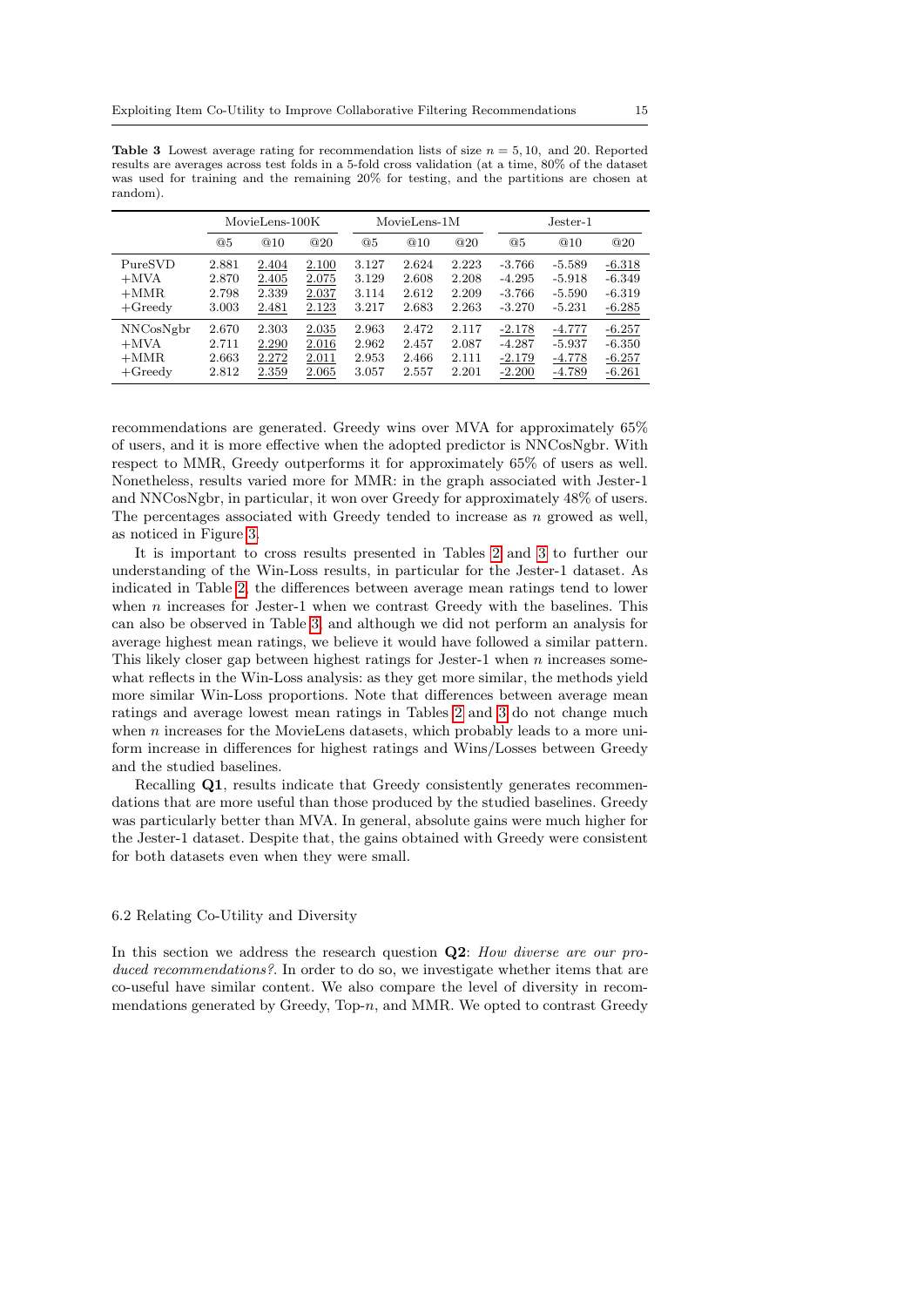

<span id="page-15-0"></span>Fig. 3 Percentages of users to which Top- $n$  and Greedy have won over each other, in terms of highest mean rating given to generated recommendations.



<span id="page-15-1"></span>Fig. 4 Percentages of users to which MVA and Greedy have won over each other, in terms of highest mean rating given to generated recommendations.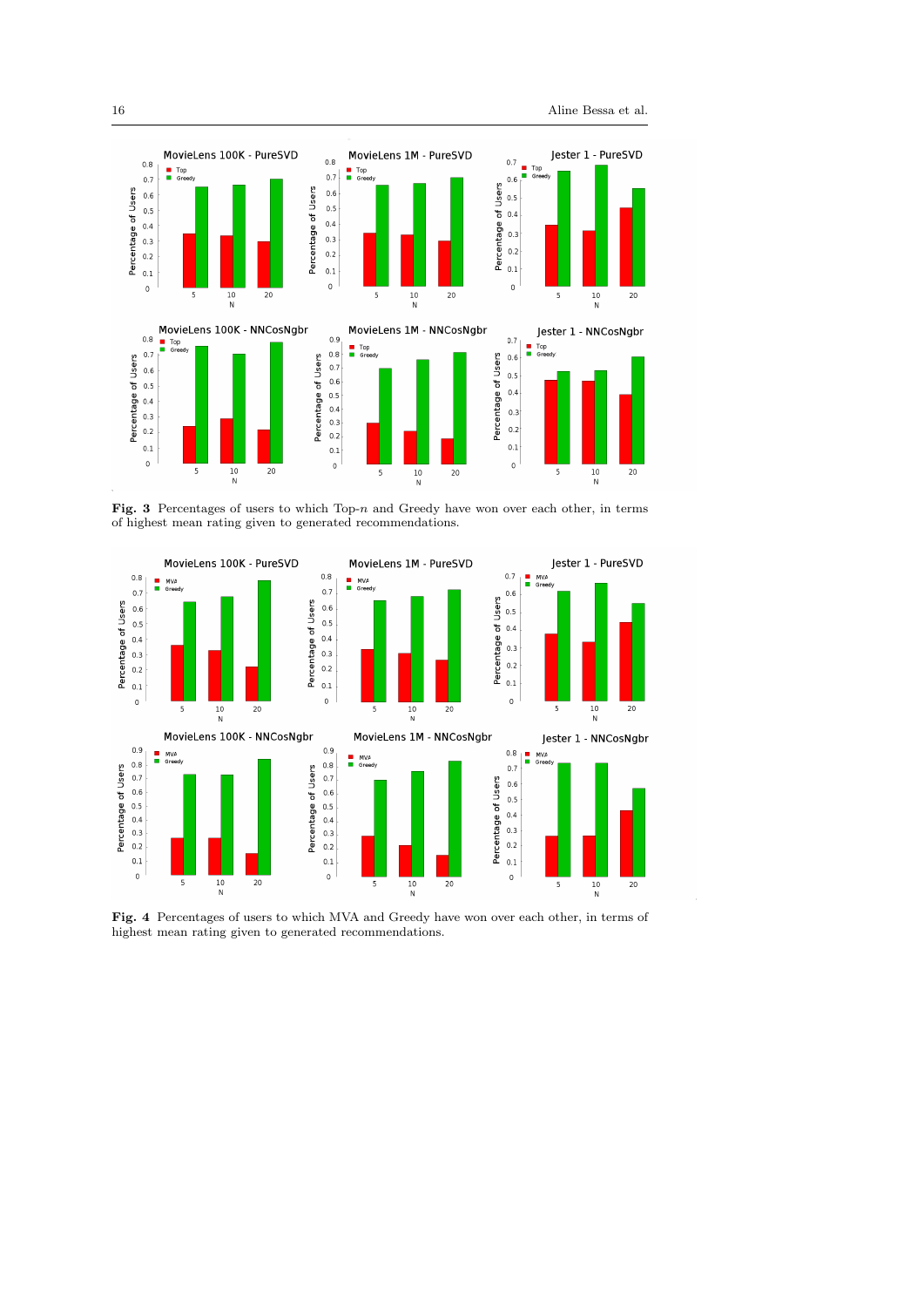

<span id="page-16-0"></span>Fig. 5 Percentages of users to which MMR and Greedy have won over each other, in terms of highest mean rating given to generated recommendations.

with Top- $n$  because it is dependency-agnostic, and thus we can analyze whether the pairwise scores  $\theta$  would hamper the diversity of recommendations generated by predictors PureSVD and NNCosNgbr. As for MMR, we wanted to understand how its results differ from those prompted by Greedy and Top-n—two methods that do not focus on diversity. Finally, we analyze if pairwise scores  $\theta$ —i.e., co-utility probabilities—correlate with the cosine similarity.

There are several methods to measure recommendations' diversity (??). In our scenario, it is important to choose a method that explores item content, as this information was not used by any of the studied algorithms. The use of content dissimilarities allows more impartial comparisons among these algorithms—especially with respect to MMR, as it already embeds rating distributions' dissimilarities in its optimization.

An advantage of exploring content instead of rating distributions is the interpretability of diversity results. For instance, stating that two books are different because their genres and authors are not the same is more interpretable than affirming it because their ratings are not alike. Most experiments in this subsection are exclusive to the MovieLens-1M dataset because it has a large amount of content information with which we can compute movie dissimilarities, in contrast to the Jester-1 dataset. To have an intuition about whether co-useful items share the same genres, we listed the pairs of movies with highest co-utility probabilities alongside their genres in common in Table [4.](#page-17-1)

Table [4](#page-17-1) indicates that movies that are highly co-useful to users are not necessarily similar in terms of genres. In particular, 4 out of 10 pairs of movies have no genre in common. Although there may be other sources of similarities that we did not consider, such as actors in common, these results strengthen the hy-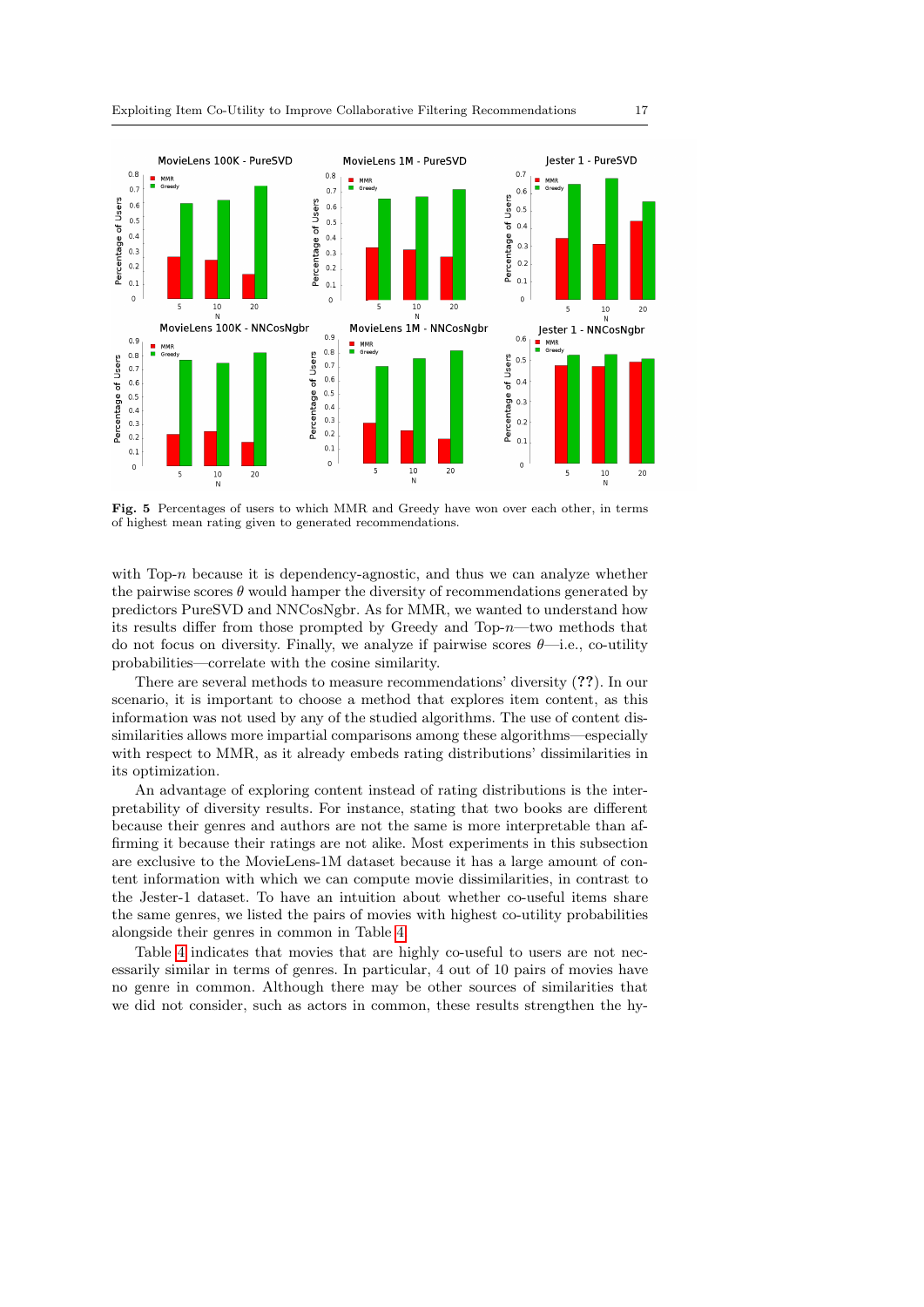| Pairs of movies    |                              | Common genres    |
|--------------------|------------------------------|------------------|
| Seven Samurai      | Sanjuro                      | Action           |
| The Boat           | Sanjuro                      | Action           |
| GoodFellas         | Sanjuro                      | None             |
| Casablanca         | Sanjuro                      | None             |
| The Wrong Trousers | A Close Shave                | Animation/Comedy |
| The Great Escape   | Sanjuro                      | Adventure        |
| The Wrong Trousers | Wallace & Gromit             | Animation        |
| Yojimbo            | The Bridge on the River Kwai | Drama            |
| Yojimbo            | A Clockwork Orange           | None             |
| When We Were Kings | Star Wars Episode IV         | None             |

<span id="page-17-1"></span>Table 4 Top 10 pairs of movies with highest co-utility probabilities, computed with Empirical Bayes. Alongside these pairs, we list the genres each pair has in common.

pothesis that co-utility does not imply similarity. For instance, When We Were Kings is a documentary released in the 1990s whereas *Star Wars Episode 4* is a Sci-Fi/Adventure movie from 1977. It is important to note that most of these movies are very popular and received high ratings in websites such as  $IMDb<sup>7</sup>$  $IMDb<sup>7</sup>$  $IMDb<sup>7</sup>$  and Rotten Tomatoes. $8$ 

To further our understanding on how co-utility may relate to diversity, we aggregated the diversity levels of recommendations generated with Greedy, Top- $n$ , and MMR in Table [5.](#page-17-0) To compute movie dissimilarities, we calculated Jaccard's coefficient over movies' corresponding genres. To compare the diversity levels of Greedy, Top-n, and MMR, we used the ILD metric described in Section [5.3.](#page-11-1)

<span id="page-17-0"></span>**Table 5** Lowest average rating for recommendation lists of size  $n = 5, 10$ , and 20. Reported results are averages across test folds in a 5-fold cross validation (at a time, 80% of the dataset was used for training and the remaining 20% for testing, and the partitions are chosen at random).

|            |        | MovieLens-1M |        |  |  |
|------------|--------|--------------|--------|--|--|
|            | @5     | @10          | @20    |  |  |
| PureSVD    | 0.8305 | 0.8392       | 0.8444 |  |  |
| $+MMR$     | 0.8309 | 0.8395       | 0.8445 |  |  |
| $+G$ reedy | 0.8302 | 0.8392       | 0.8444 |  |  |
| NNCosNgbr  | 0.8360 | 0.8429       | 0.8458 |  |  |
| $+MMR$     | 0.8365 | 0.8428       | 0.8458 |  |  |
| $+G$ reedy | 0.8358 | 0.8429       | 0.8458 |  |  |

We performed paired t-tests for each Top- $n/G$ reedy and MMR/Greedy pair in Table [5](#page-17-0) with a 95% confidence interval and none of the results were statistically different. Recalling Q2, results indicate that Greedy is not likely to hurt recommendations' diversity when compared to Top- $n$  and may generate as diversified recommendations as the MMR algorithm implemented with the Kullback-Leibler divergence.

<span id="page-17-2"></span><sup>7</sup> <http://www.imdb.com/>

<span id="page-17-3"></span><sup>8</sup> <http://www.rottentomatoes.com/>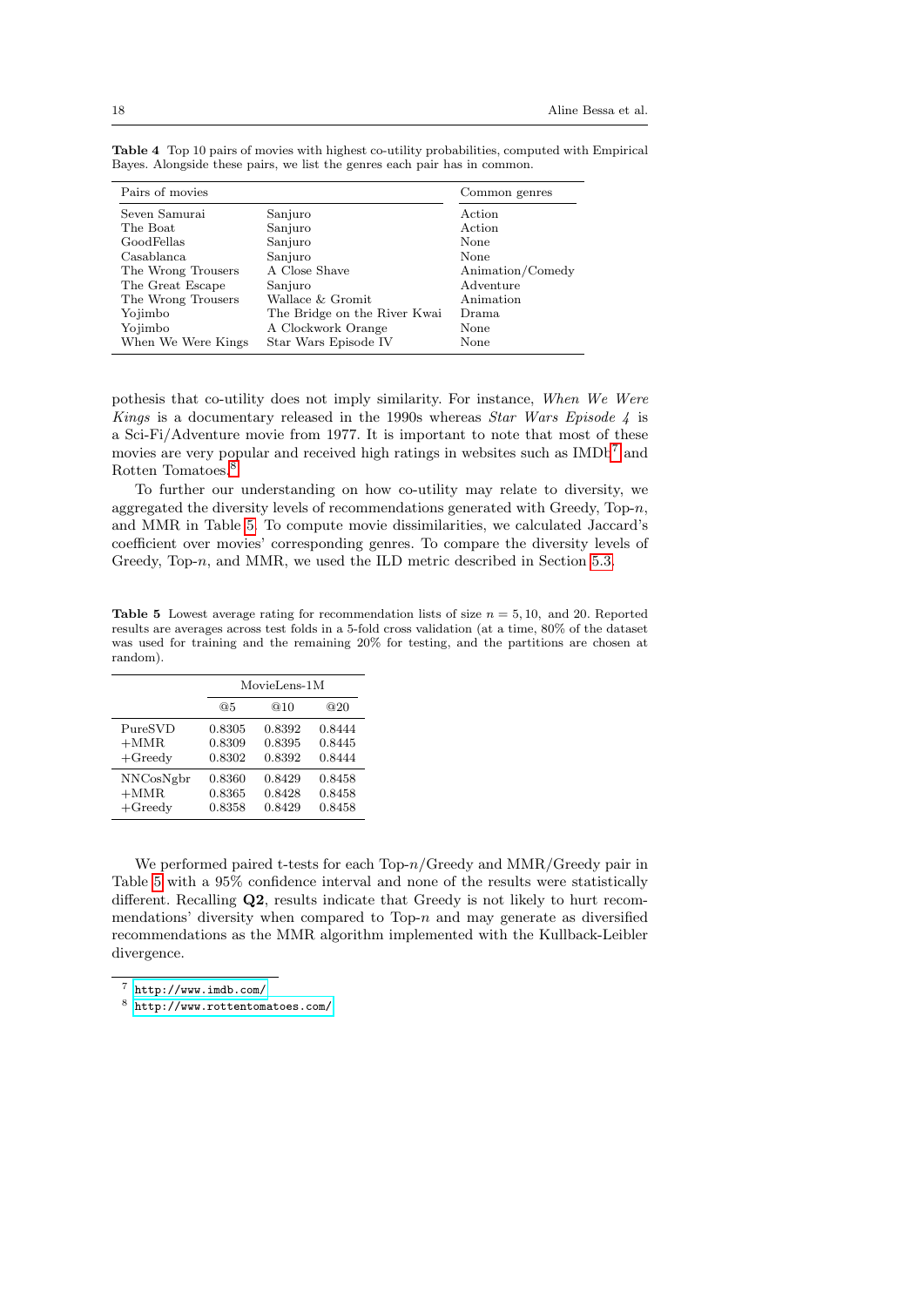#### <span id="page-18-0"></span>6.3 Recommendation Optimality

In this section we carry experiments that aim to answer the research question Q3: How far are our produced recommendations from those obtained with an optimal solution to MSDP?. To contrast Greedy and optimal solutions obtained with an optimizer, namely Exact, we divided the datasets into 10 folds with approximately the same size randomly. In all cases, one of the folds was chosen for test and the others were used for training. We did not perform cross-validation in this experiment due to time constraints. Also because of time constraints, experiments with the MovieLens datasets only use predictor PureSVD, and experiments with Jester-1 only use predictor NNCosNgbr.<sup>[9](#page-18-2)</sup>

To compute the exact solutions and perform comparisons that make sense in practical, real-time scenarios, we adopted a timeout of 20 seconds. We discarded all exact solutions that would take more than that, and only compared optimal solutions obtained below this time threshold with their corresponding suboptimal ones. Solutions that take more than 20 seconds to compute corresponded to less than 15% of all cases. We performed a paired t-test with a 95% confidence interval over the mean ratings obtained with Greedy and Exact and all results were statistically equivalent.

Recalling Q3, results indicate that, in practice, Greedy is a good approach to MSDP. A case where Greedy and Exact lead to different solutions works as follows. Let us consider a set of candidate items  $I = \{i_1, i_2, i_3\}$  with corresponding sets of scores  $I_{\phi} = \{\phi_{i_1} = 0.9, \phi_{i_2} = 0.85, \phi_{i_3} = 0.85\}$  and  $I_{\theta} = \{\theta_{i_1 i_2} = 0.7, \theta_{i_1 i_3} =$  $(0.6, \theta_{i_2i_3} = 0.9)$ . If we want to select  $N = 2$  items out of I, Exact will select  $i_2$ and  $i_3$ , whereas Greedy will select  $i_1$  and  $i_2$ . The greedy choice of starting the selection by choosing the item with the highest score  $\phi$  does not necessarily lead to the optimal solution, as the example illustrates.

#### <span id="page-18-1"></span>6.4 Analysing the Scalability of Our Method

In this section we examine research question **Q4**: How scalable is our method? Although Greedy is polynomial and rather fast, there are some easy and important optimizations that make it scalable and competitive in practice. It is important, for example, to precompute and store all pairwise scores  $\theta$  in a hash table as a preprocessing step. This off-line computation speeds up the generation of solutions to MSDP by avoiding redundant computations of pairwise scores. Another improvement involves the use of memoization to reuse partial summations. Figure [6](#page-19-1) illustrates the mean computation time per validation fold for each dataset, varying  $n$  and the predictor algorithm. All experiments were performed in a Pentium Dual-Core 2.0GHz with 2GB RAM. We decided to compare Greedy with Top-n because, from all studied methods, Top-n is the fastest one in practice.<sup>[10](#page-18-3)</sup>

Results in Figure [6](#page-19-1) correspond to the mean aggregated running time for the generation of all recommendation lists concerning a validation fold. These results provide an answer to Q4: yes, Greedy is quite scalable in practice.

<span id="page-18-2"></span><sup>&</sup>lt;sup>9</sup> In preliminary experiments, predictor PureSVD has yielded the best results for MovieLens-1M and NNCosNgbr has yielded the best results for Jester-1.

<span id="page-18-3"></span><sup>&</sup>lt;sup>10</sup> We used a Top-n implementation with time complexity  $O(K \log N)$ .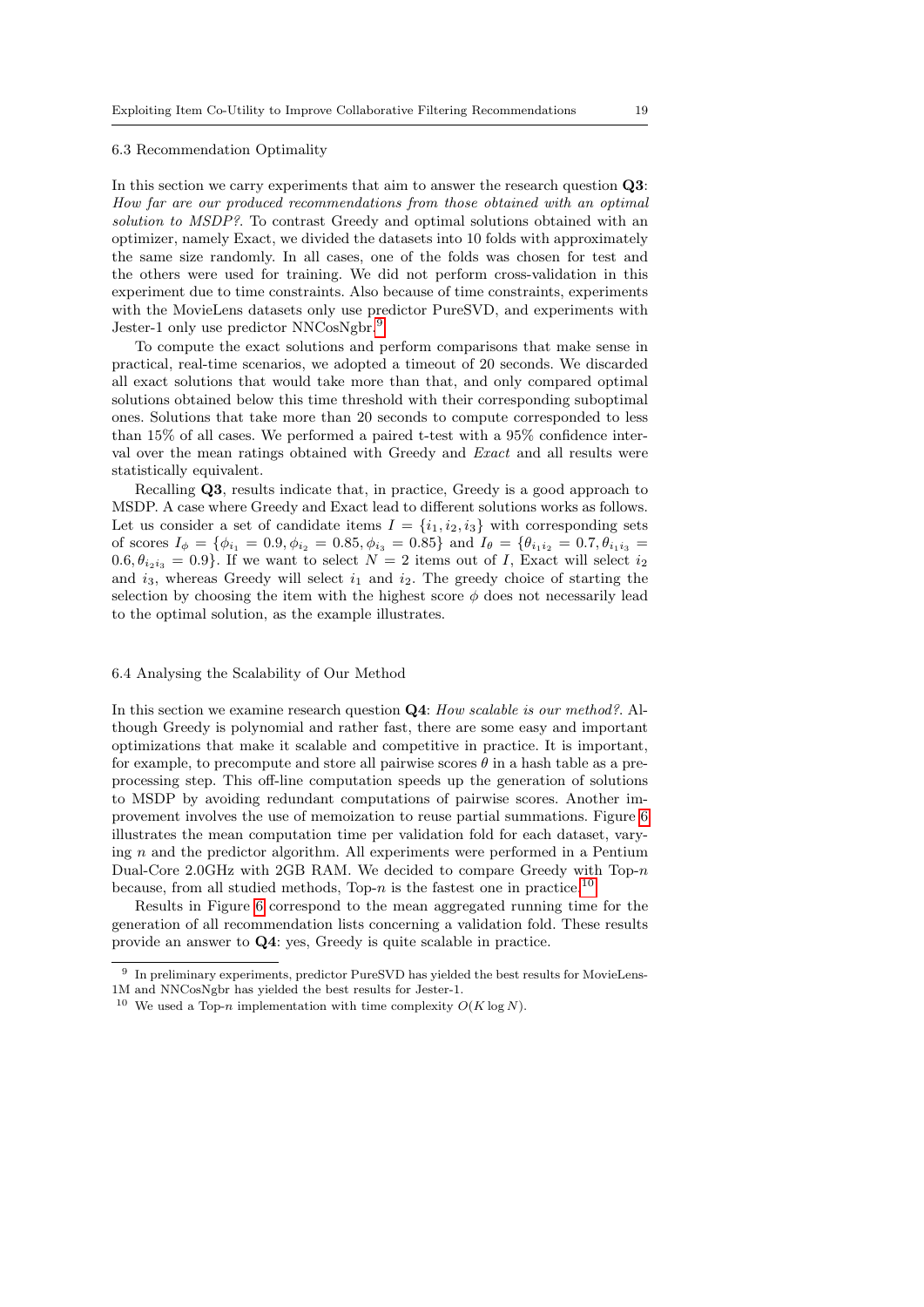

<span id="page-19-1"></span>Fig. 6 Mean running times per validation fold, in seconds, for different combinations of datasets and predictors, with  $N = 5, 10, 20$ . Reported results are averages across test folds in a 5-fold cross validation (at a time, 80% of the dataset was used for training and the remaining 20% for testing, and the partitions are chosen at random).

For higher values of  $n$ , the time difference between Greedy and Top- $n$  could increase, but such analysis is not useful in real-world scenarios because  $n$  values are not high in practice  $(?)$ . Therefore, for realistic values of  $n$  (i.e., most recommendation applications use lists with fewer than 50 items), Greedy scales well and its mean running times per validation fold are only slightly worse than those obtained with Top- $n$ . In spite of that, the time difference for generating a single recommendation list with all methods is irrelevant. Given that in real-world systems recommendation lists are generated once at a time via the interaction with users, Greedy is a feasible alternative.

## <span id="page-19-0"></span>7 Conclusions and Future Work

In this article, we investigated how co-utility probabilities can be estimated and exploited in order to improve the utility of recommended items. To this end, we modeled the interplay of individual predictions and co-utility probabilities as a linear combination. Afterwards, we posed the task of finding the best subset of candidate recommendations, which mapped trivially into the Max-Sum Dispersion Problem (MSDP). We implemented a scalable, greedy heuristic to MSDP, and evaluated it using three publicly available recommendation datasets.

To demonstrate the usefulness of our approach, we have showed that it performs consistently better than two state-of-the-art dependency-agnostic recommendation baselines. Moreover, by contrasting our approach to dependency-aware, diversityoriented baselines, we have showed that the exploitation of co-utility probabilities